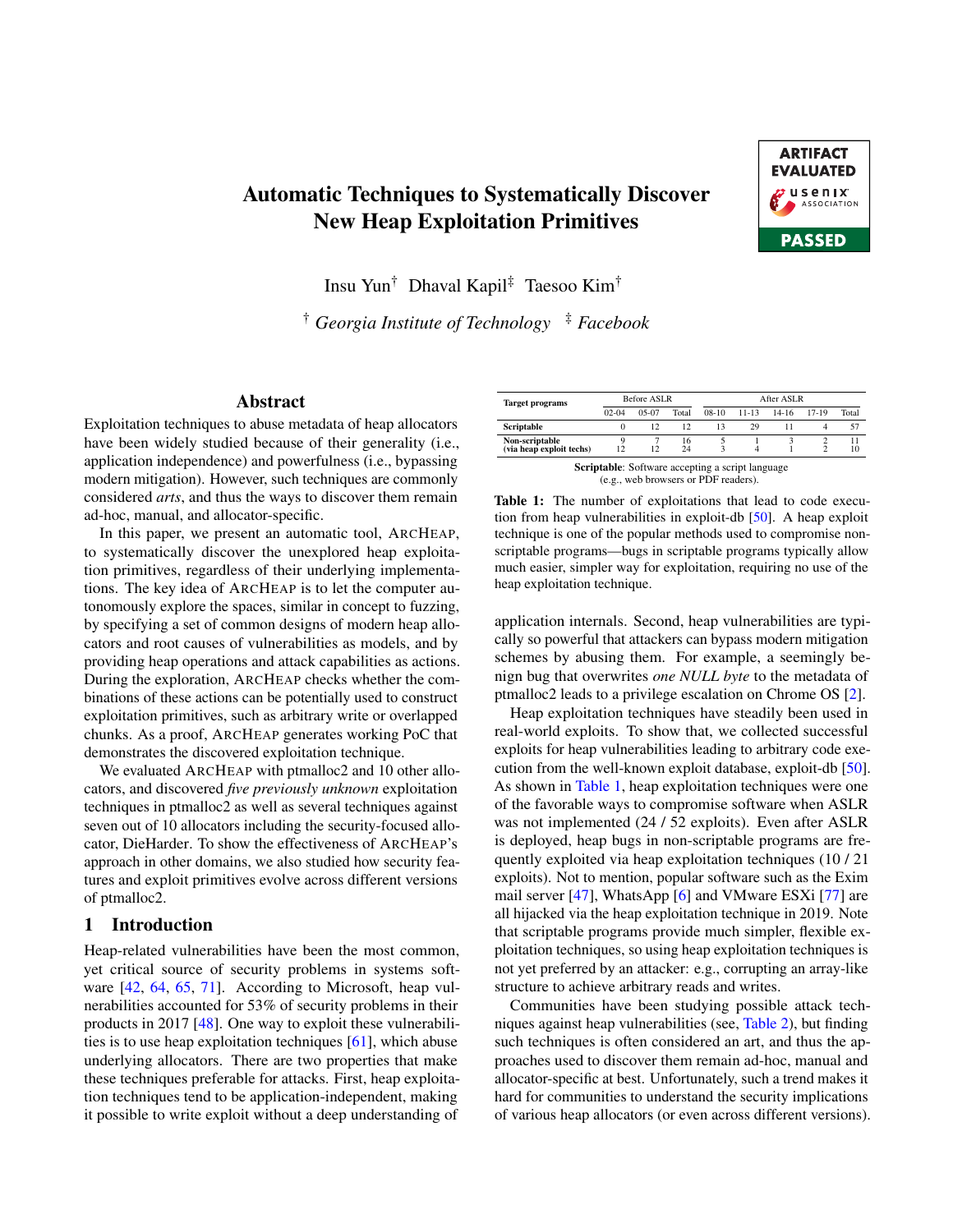<span id="page-1-0"></span>

| 2001 | $(1)$ Once upon a free $($ … [1]                           |
|------|------------------------------------------------------------|
| 2003 | (1) Advanced Doug lea's malloc exploits $[38]$             |
| 2004 | $(2)$ Exploiting the wilderness [55]                       |
| 2007 | $(2)$ The use of set_head to defeat the wilderness [25]    |
| 2007 | (3) Understanding the heap by breaking it $[20]$           |
| 2009 | $(1)$ Yet another free $()$ exploitation technique [36]    |
| 2009 | (6) Malloc Des-Maleficarum [7]                             |
| 2010 | $(2)$ The house of lore: Reloaded $[8]$                    |
| 2014 | $(1)$ The poisoned NUL byte, 2014 edition [18]             |
| 2015 | $(2)$ Glibc adventures: The forgotten chunk [28]           |
| 2016 | $(3)$ Ptmalloc fanzine [ $37$ ]                            |
| 2016 | $(3)$ New exploit methods against Ptmalloc of Glibc $[72]$ |
| 2016 | $(1)$ House of Einheriar [66]                              |
| 2018 | (5) ARCHEAP                                                |

Table 2: Timeline for new heap exploitation techniques discovered and their count in parentheses (e.g., ARCHEAP found five new techniques in 2018).

For example, when *tcache* was recently introduced in ptmalloc2 to improve the performance with a per-thread cache, its security was improperly evaluated (i.e., insufficient integrity checks for allocation or free [\[17,](#page-14-13) [37\]](#page-14-12)), enabling an easier way for exploitation. Moreover, existing studies for heap exploitation techniques are highly biased; only ptmalloc2 is exhaustively considered (e.g., missing DieHarder [\[49\]](#page-15-11)).

In this paper, we present an automatic tool, ARCHEAP, to systematically discover the unexplored heap exploitation primitives, regardless of their underlying implementations. The key idea of ARCHEAP is to let the computer autonomously explore the spaces, similar in concept to fuzzing, which is proven to be practical and effective in discovering software bugs [\[29,](#page-14-14) [75\]](#page-15-12).

However, it is non-trivial to apply classical fuzzing techniques to discover new heap exploitation primitives for three reasons. First, to successfully trigger a heap vulnerability, it must generate a *particular* sequence of steps with *exact* data, quickly rendering the problem intractable using fuzzing approaches. Accordingly, researchers attempt to tackle this problem using symbolic execution instead, but stumbled over the well-known state explosion problem, thereby limiting its scope to validating *known* exploitation techniques [\[17\]](#page-14-13). Second, we need to devise a fast way to estimate the possibility of heap exploitation, as fuzzing requires clear signals, such as segmentation faults, to recognize interesting test cases. Third, the test cases generated by fuzzers are typically redundant and obscure, so users are required to spend non-negligible time and effort analyzing the final results.

The key intuition to overcome these challenges (i.e., reducing search space) is to abstract the internals of heap allocators and the root causes of heap vulnerabilities (see  $\S 3.1$ ). In particular, we observed that modern heap allocators share three common design components, namely, *binning*, *in-place metadata*, and *cardinal data*. On top of these models, we directed ARCHEAP to mutate and synthesize heap operations and attack capabilities. During the exploration, ARCHEAP checks whether the generated test case can be potentially used to construct exploitation primitives, such as arbitrary

<span id="page-1-1"></span>

| <b>Allocators</b>                                                          | ĸ |  | C | <b>Description</b> (applications)                                                                                                                                                                                                |  |  |  |  |  |  |  |
|----------------------------------------------------------------------------|---|--|---|----------------------------------------------------------------------------------------------------------------------------------------------------------------------------------------------------------------------------------|--|--|--|--|--|--|--|
| ptmalloc2<br>dlmalloc<br>jemalloc<br>tcmalloc<br>PartitionAlloc<br>libumem |   |  |   | A default allocator in Linux.<br>An allocator that ptmalloc2 is based on.<br>A default allocator in FreeBSD.<br>A high-performance allocator from Google.<br>A default allocator in Chromium.<br>A default allocator in Solaris. |  |  |  |  |  |  |  |
| B: Binning, I: In-place metadata, C: Cardinal data                         |   |  |   |                                                                                                                                                                                                                                  |  |  |  |  |  |  |  |

Table 3: Common designs used in various memory allocators. This table shows that even though their detailed implementations could be different, heap allocators share common designs that can be exploited for automatic testing.

writes or overlapped chunks—we devised shadow-memorybased detection for efficient evaluation (see,  $\S$ 5.3). Whenever ARCHEAP finds a new exploit primitive, it generates a working PoC code using delta-debugging [\[76\]](#page-15-13) to reduce redundant test cases to a minimal, equivalent class.

We evaluated ARCHEAP with ptmalloc2 and 10 other allocators. As a result, we discovered *five new* exploit techniques against Linux's default heap allocator, ptmalloc2. ARCHEAP's approach can be extended beyond ptmalloc2; ARCHEAP found several exploit primitives against other popular heap allocators, such as tcmalloc and jemalloc. Moreover, by disclosing unexpected exploit primitives, ARCHEAP identified three implementation bugs in DieHarder, Mesh [\[56\]](#page-15-14), and mimalloc, respectively.

The closest related work to ARCHEAP is HeapHopper [\[17\]](#page-14-13), which verifies *existing* heap exploit techniques using symbolic execution. Compared with HeapHopper, ARCHEAP outperforms it in finding new techniques; none of the new techniques from ARCHEAP are found by HeapHopper. Moreover, unlike HeapHopper, ARCHEAP is independent on exploit-specific information, which is unavailable in finding new techniques; HeapHopper found only three out of eight known techniques in ptmalloc2 without the prior knowledge, while ARCHEAP found all eight. This shows that HeapHopper is ineffective for this new task (i.e., finding new exploit techniques), justifying the need for this new tool.

To show the effectiveness of the ARCHEAP's approach in other domains, we also studied how exploit primitives evolve across different versions of ptmalloc2, demonstrating the need for an automated method to evaluate the security of heap allocators. To foster further research, we open-source ARCHEAP at <https://github.com/sslab-gatech/ArcHeap>.

In summary, we make the following contributions:

- We show that heap allocators share common designs, and we devise an efficient method to evaluate exploitation techniques using shadow memory.
- We design, implement, and evaluate our prototype, ARCHEAP, a tool that automatically discovers heap exploitation techniques. against various allocators.
- ARCHEAP found five new techniques in ptmalloc2 and several techniques in various allocators, including tcmalloc, jemalloc, and DieHarder, and it outperforms a state-of-the-art tool, HeapHopper, in finding new exploitation techniques.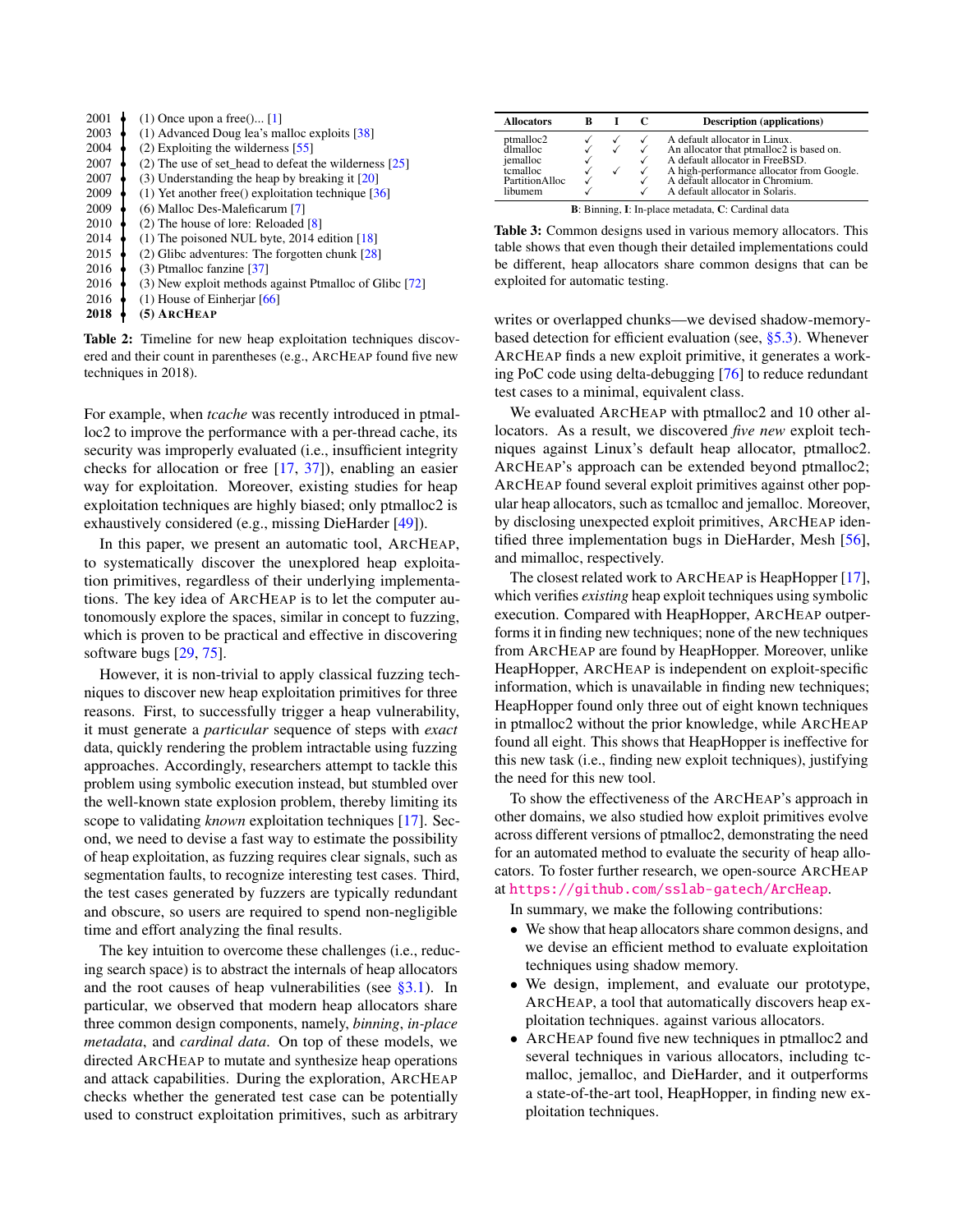#### 2 Analysis of Heap Allocators

#### <span id="page-2-1"></span>2.1 Modern Heap Allocators

Dynamic memory allocation [\[41\]](#page-14-15) plays an essential role in managing a program's heap space. The C standard library defines a set of APIs to manage dynamic memory allocations such as malloc() and free()  $[24]$ . For example, malloc() allocates the given number of bytes and returns a pointer to the allocated memory, and free() reclaims the memory specified by the given pointer.

A variety of heap allocators [\[19,](#page-14-17) [26,](#page-14-18) [41,](#page-14-15) [43,](#page-14-19) [45,](#page-15-15) [49,](#page-15-11) [56,](#page-15-14) [59,](#page-15-16) [64,](#page-15-0) [65\]](#page-15-1) have been developed to meet the specific needs of target programs. Heap allocators have two types of common goals: *good performance* and *small memory footprint* minimizing the memory usage as well as reducing fragmentation, which is the unused memory (i.e., hole) among in-use memory blocks. Unfortunately, these two desirable properties are fundamentally conflicting; an allocator should minimize additional operations to achieve good performance, whereas it requires additional operations to minimize fragmentation. Therefore, the goal of an allocator is typically to find a good balance between these two goals for its workloads.

Common designs. In analyzing various heap allocators, we found their common design principles shown in [Table 3:](#page-1-1) *binning*, *in-place metadata*, and *cardinal data*. Many allocators use size-based classification, known as *binning*. In particular, they partition a whole size range into multiple groups to manage memory blocks deliberately according to their size groups; small-size blocks focus on performance, and large-size blocks focus on memory usage of the allocators. Moreover, by dividing size groups, when they try to find the best-fit block, the smallest but sufficient block for given request, they scan only blocks in the proper size group instead of scanning all memory blocks.

Moreover, many dynamic memory allocators place metadata near the payload, called *in-place metadata*, even though some allocators avoid this because of security problems from corrupted metadata in the presence of memory corruption bugs (see [Table 3\)](#page-1-1). To minimize memory fragmentation, a memory allocator should maintain information about allocated or freed memory in metadata. Even though the allocator can place metadata and payload in distinct locations, many allocators store the metadata near the payload (i.e., a head or a tail of a chunk) to increase locality. In particular, by connecting metadata and payload, an allocator can get benefits from the cache, resulting in performance improvement.

Further, memory allocators contain only *cardinal data* that are not encoded and essential for fast lookup and memory usage. In particular, metadata are mostly pointers or sizerelated values that are used for their data structures. For example, ptmalloc2 stores a raw pointer for a linked list that is used to maintain freed memory blocks.

This observation has been leveraged to devise the universal method to test various allocators regardless of their implementations (see  $\S$ 5.2). First, our approach should consider

```
1 struct malloc_chunk {
2 // size of "previous" chunk
        (only valid when the previous chunk is freed, P=0)
    size_t prev_size;
    // size in bytes (aligned by double words): lower bits
       indicate various states of the current/previous chunk
    // A: alloced in a non-main arena
         M: mmapped
         P: "previous" in use (i.e., P=0 means freed)
10 size_t size;
11 // double links for free chunks in small/large bins
12 // (only valid when this chunk is freed)
13 struct malloc_chunk* fd;
14 struct malloc_chunk* bk;
15 // double links for next larger/smaller size in largebins
16 // (only valid when this chunk is freed)
17 struct malloc_chunk* fd_nextsize;
18 struct malloc_chunk* bk_nextsize;
19 };
            struct malloc_chunk
                                          struct malloc_chunk
```


Figure 1: Metadata for a chunk in ptmalloc2 and memory layout for the in-use and freed chunks [\[23\]](#page-14-20).

binning to explore multiple size groups of an allocator. For example, if we just uniformly pick a size in the  $2^{64}$  space, the probability of choosing the smallest size group in ptmalloc2  $(< 2<sup>7</sup>)$  becomes nearly zero  $(2<sup>-57</sup>)$ . Thus, we need to use a better sampling method considering binning. Moreover, the other two design principles — in-place and cardinal metadata — limit the locations and domains of metadata, reducing the search space. Under these design principles, we only need to focus on metadata in the boundary of a chunk with specific forms (i.e., pointers or sizes).

#### 2.2 ptmalloc2: glibc's Heap Allocator

In this section, we discuss ptmalloc2  $[22, 23, 27]$  $[22, 23, 27]$  $[22, 23, 27]$  $[22, 23, 27]$  $[22, 23, 27]$ , the heap allocator used in glibc, whose exploitation techniques have been heavily studied because of its prevalence and its complexity of metadata [\[1,](#page-14-3) [3,](#page-14-23) [7,](#page-14-8) [18,](#page-14-10) [20,](#page-14-6) [25,](#page-14-5) [36,](#page-14-7) [38,](#page-14-4) [55\]](#page-15-8). Similar to other work [\[17,](#page-14-13) [58\]](#page-15-17), we will use ptmalloc2 as our default allocator for further discussions.

Metadata. A chunk in ptmalloc2 is a memory region containing metadata and payload. Memory allocation API such as malloc() returns the address of the payload in the chunk. [Figure 1](#page-2-0) shows the metadata of a chunk and its memory layout for an in-use and a freed chunk. prev\_size represents the size of a previous chunk if it is freed. Although the prev\_size of a chunk overlaps with the payload of the previous chunk, this is legitimate since prev\_size is considered only after the previous chunk is freed, i.e., the payload is no longer used. size represents the size of a current chunk. The real size of the chunk is 8-bit aligned, and the 3 LSBs of the size are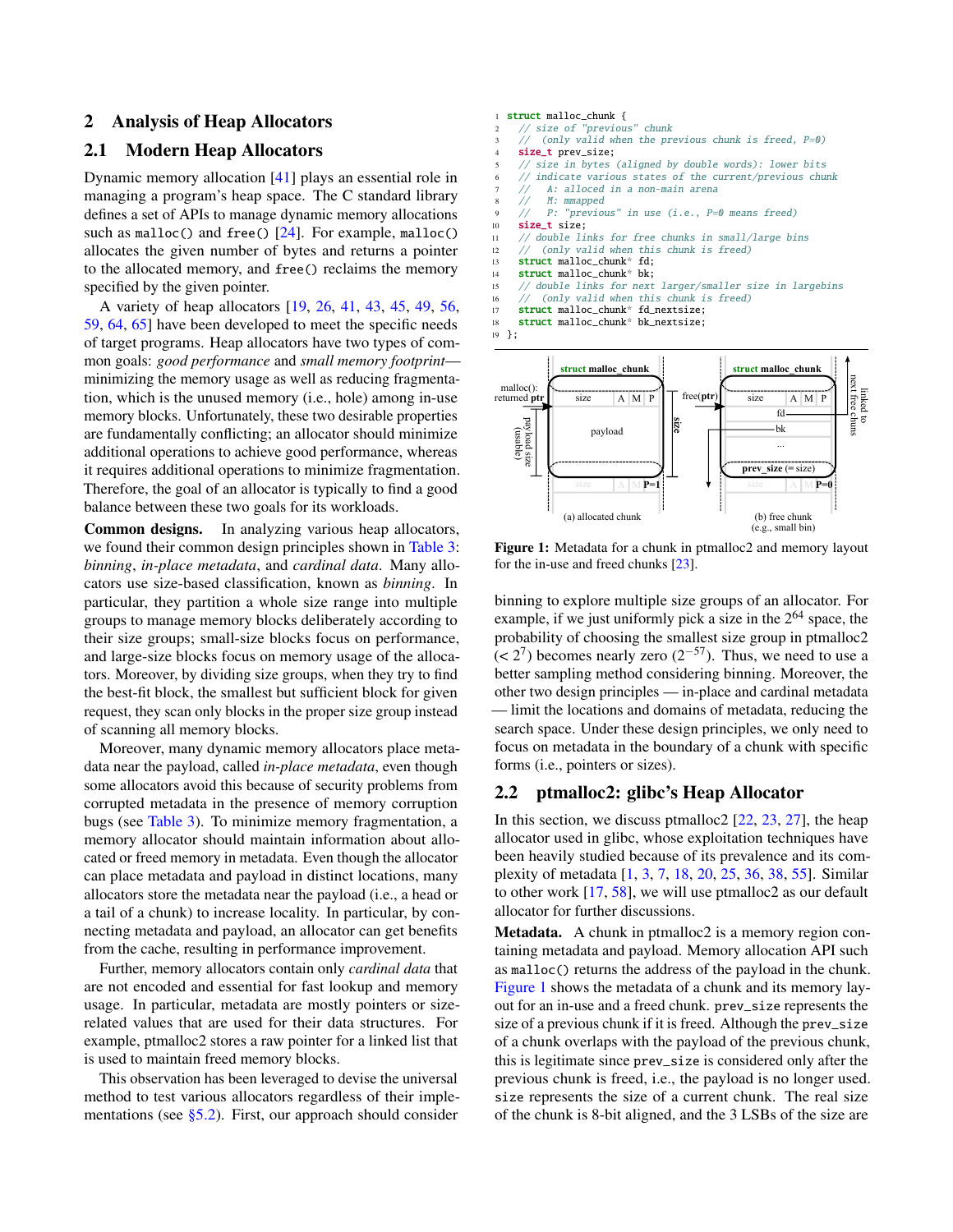used for storing the state of the chunk. The last bit of size, called PREV\_IN\_USE (P), shows whether the previous chunk is in use. For example, in [Figure 1,](#page-2-0) after the chunk is freed, the PREV\_IN\_USE in the next chunk is changed from 1 to 0. Other metadata, fd, bk, fd\_nextsize, and bk\_nextsize, are used to maintain linked lists that hold freed chunks.

Binning. ptmalloc2 has several types of bins: fast bin, small bin, large bin, unsorted bin, and tcache [\[15\]](#page-14-24). Each bin has its own characteristics to achieve its goal; a fast bin uses a single-linked list, giving up merging for performance, but a small bin merges its freed chunks to reduce fragmentation. Moreover, a large bin stores chunks that have different sizes to handle arbitrarily large chunks. To optimize scanning for the best-fit chunk, a large bin maintains another sorted, doublelinked list. The unsorted bin is a special bin that serves as a fast staging place for free chunks. If a chunk is freed, it first moves to the unsorted bin and is used to serve the subsequent allocation. If the chunk is not suitable for the request, it will move to a regular bin (i.e., a small bin or a large bin). Using the unsorted bin, ptmalloc2 can increase locality for performance by deferring the decision for the regular bins. The tcache, per-thread cache, is enabled by default from glibc 2.26. It works similarly to a fast bin but requires no locking for threads, and therefore it can achieve significant performance improvements for multithread programs [\[15\]](#page-14-24).

## <span id="page-3-1"></span>2.3 Complex Modern Heap Exploits

Heap exploit techniques have recently been much subtle and sophisticated to bypass the new security checks introduced in the allocators. If an attacker found a vulnerability that corrupts heap metadata (e.g., overflow) or improperly uses heap APIs (e.g., double free), the next step is to develop the bug to a more useful exploit primitive such as arbitrary write. To do so, attackers typically have to modify the heap metadata, craft a fake chunk, or call other heap APIs according to the implementation of the target heap allocator. This development was trivial in the good old days for attackers; they can use the universal technique for most allocators (e.g., unsafe unlink). However, it became complicated after many security checks were introduced to respond to such attacks. Therefore, researchers have studied and shared heap exploitation techniques that are reusable methods to develop vulnerabilities to useful attack primitives [\[1,](#page-14-3) [3,](#page-14-23) [7,](#page-14-8) [18,](#page-14-10) [18,](#page-14-10) [20,](#page-14-6) [25,](#page-14-5) [36,](#page-14-7) [38,](#page-14-4) [55,](#page-15-8) [66,](#page-15-10) [72\]](#page-15-9). [Table 4](#page-4-1) summarizes modern heap exploitation techniques from previous work [\[17\]](#page-14-13) and new ones that our tool, ARCHEAP, found.

Example: Unsafe unlink. One of the most famous heap exploitation techniques is the *unsafe unlink attack* that abuses the unlink mechanism of double-linked lists in heap allocators, as illustrated in [Figure 2a.](#page-3-0) By modifying a forward pointer (P->fd) into a properly encoded location and a backward pointer (P->bk) into a desired value, attackers can achieve arbitrary writes (see,  $P \rightarrow fd \rightarrow bk = P \rightarrow bk$ ). Due to the prevalence of double-linked lists, this technique was used for many allocators, including dlmalloc, ptmalloc2, and even the Win-

```
1 #define unlink(AV, P, BK, FD) \
      (1) checking if size = the next chunk's prev_size
3 \times if (chunksize(P) != prev_size(next_chunk(P)))
4 ⋆ malloc_printerr("corrupted size vs. prev_size"); \
5 FD = P->fd;
6 BK = P->bk;
     * (2) checking if prev/next chunks correctly point *\star if (FD->bk != P || BK->fd != P)
     malloc_printerr("corrupted double-linked list");
10 \times else { \sqrt{ }11 FD - > bk = BK;
12 BK \rightarrow fd = FD;13 \quad \ldots14 \star }
```
(a) Security checks introduced since glibc 2.3.4 and 2.26. Two security checks first validate two invariants (see, comments above) before unlinking the victim chunk (i.e., P).

```
// [PRE-CONDITION]
    // sz : any non-fast-bin size<br>// dst: where to write (void*
         dst: where to write (void*)
    // val: target value
    5 // [BUG] buffer overflow (p1)
    \frac{1}{\sqrt{6}} [POST-CONDITION] *dst = val
    void *p1 = malloc(sz);
    void *p2 = \text{malloc}(sz);struct malloc_chunk *fake = p1;
10 // bypassing (1): P->size == next\_chunk(P)->prev_size.
11 // If fake_chunk->size = 0, next_chunk(fake)->prev_size
12 // will point to fake->prev_size. By setting both values
13 // zero, we can bypass the check. These assignements
14 // can be ommitted since heap memory is zeroed out at
15 // first time of execution.
16 fake->prev_size = fake->size = 0;
17 // bypassing (2): P \rightarrow fd \rightarrow bk == P && P \rightarrow bk \rightarrow fd == P18 fake->fd = (void*)&fake - offsetof(struct malloc_chunk, bk);
19 fake->bk = (void*)&fake - offsetof(struct malloc_chunk, fd);
20 struct malloc_chunk *c2 = raw_to_chunk(p2);
21 // it shrinks the previous chunk's size,
22 // tricking 'fake' as the previous chunk
23 c2->prev_size = chunk_size(sz) \
24 - offsetof(struct malloc chunk, fd);
25 // [BUG] overflowing p1 to modify c2's size:
26 // tricking the previous chunk freed, P=0
27 c2->size &= ~1;
28 // triggering unlink(fake) via backward consolidation
29 free(p2);
30 assert(p1 == (void*)&p1 - offsetof(struct malloc_chunk, bk));
31 // writing with p1: overwriting itself to dst
32 *(void**)(p1 + offsetof(struct malloc_chunk, bk)) = dst;
33 // writing with p1: overwriting *dst with val<br>34 *(void**)p1 = (void*)val:
    *(\text{void}^{**})p1 = (\text{void}^*)\text{val};35 assert(*dst == val);
```
(b) The unsafe unlink exploitation in glibc 2.26

Figure 2: The unlink macros and an exploit abusing the mechanism in glibc 2.26. Compared to old glibc, two security checks have been added in glibc 2.26. The first one hardens the off-by-one overflow, and the second one hardens unlinking abuse. Even though the security checks harden the attack, it is still avoidable.

dows allocator [\[1\]](#page-14-3).

To mitigate this attack, allocators have added the new security check shown in Figure  $2a$ , which turns out to be insufficient to prevent more advanced attacks. The check verifies an invariant of a double-linked list that a backward pointer of a forward pointer of a chunk should point to the chunk (i.e.,  $P \rightarrow fd \rightarrow bk == P$  and vice versa. Therefore, attackers cannot make the pointer directly refer to arbitrary locations as before since the pointer will not hold the invariant. Even though the check prevents the aforementioned attack, attackers can avoid this check by making a fake chunk to meet the condition, as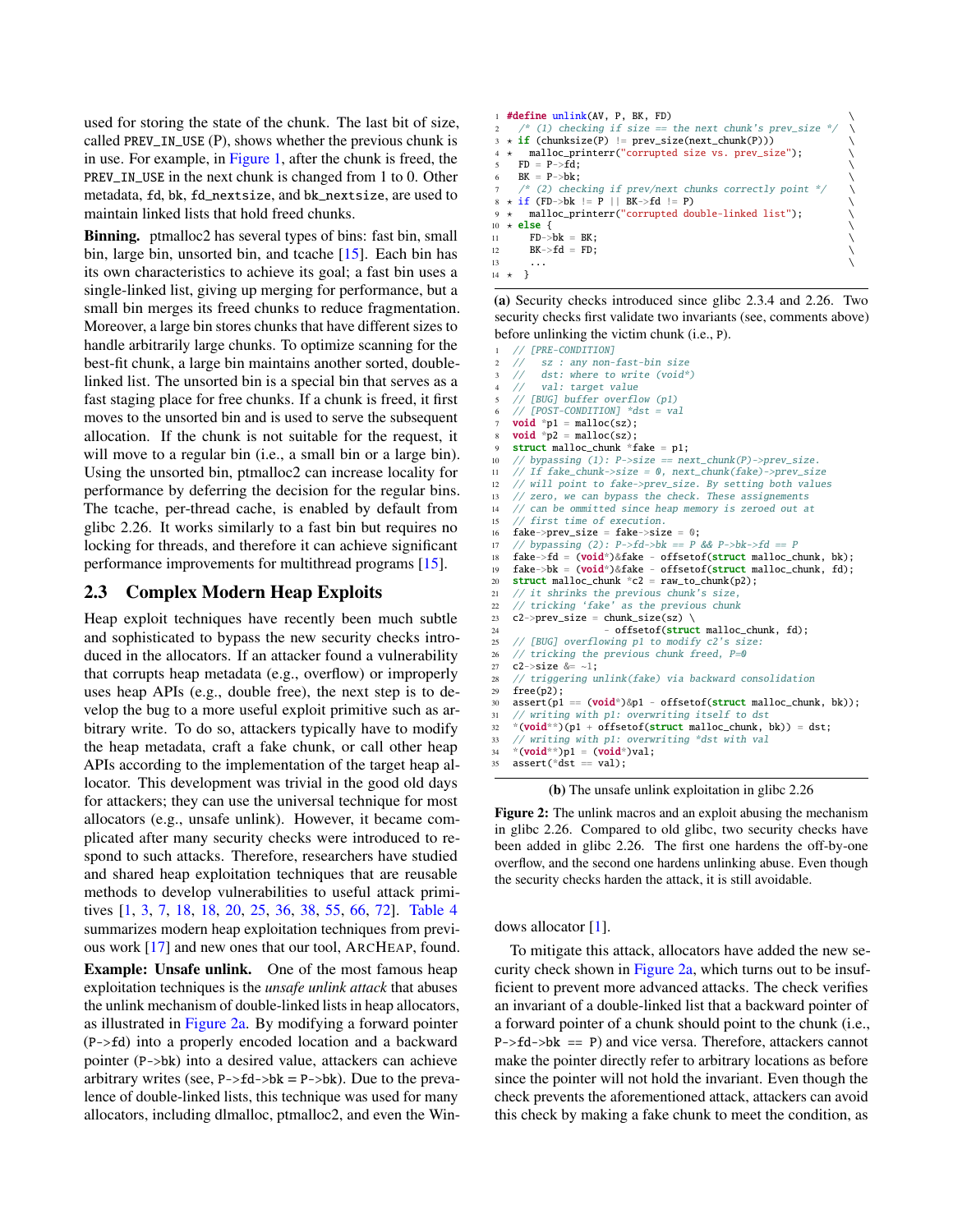<span id="page-4-1"></span>

| <b>Name</b>                 | Abbr.      | <b>Description</b>                                                                                        | <b>New</b> |
|-----------------------------|------------|-----------------------------------------------------------------------------------------------------------|------------|
| Fast bin dup                | FD.        | Corrupting a fast bin freelist (e.g., by double free or write-after-free) to return an arbitrary location |            |
| Unsafe unlink               | UU         | Abusing unlinking in a freelist to get arbitrary write                                                    |            |
| House of spirit             | HS         | Freeing a fake chunk of fast bin to return arbitrary location                                             |            |
| Poison null byte            | PN         | Corrupting heap chunk size to consolidate chunks even in the presence of allocated heap                   |            |
| House of lore               | HL         | Abusing the small bin freelist to return an arbitrary location                                            |            |
| Overlapping chunks          | OC.        | Corrupting a chunk size in the unsorted bin to overlap with an allocated heap                             |            |
| House of force              | HF         | Corrupting the top chunk to return an arbitrary location                                                  |            |
| Unsorted bin attack         | UB         | Corrupting a freed chunk in unsorted bin to write a uncontrollable value to arbitrary location            |            |
| House of einherjar          | HE         | Corrupting PREV_IN_USE to consolidate chunks to return an arbitrary location that requires a heap address |            |
| Unsorted bin into stack     | <b>UBS</b> | Abusing the unsorted freelist to return an arbitrary location                                             |            |
| House of unsorted einherjar | HUE        | A variant of house of einherjar that does not require a heap address                                      |            |
| Unaligned double free       | <b>UDF</b> | Corrupting a small bin freelist to return already allocated heap                                          |            |
| Overlapping small chunks    | <b>OCS</b> | Corrupting a chunk size in a small bin to overlap chunks                                                  |            |
| Fast bin into other bin     | <b>FDO</b> | Corrupting a fast bin freelist and use malloc_consolidate() to return an arbitrary non-fast-bin chunk     |            |

Table 4: Modern heap exploitation techniques from recent work [\[17\]](#page-14-13) including new ones found by ARCHEAP in ptmalloc2 with abbreviations and brief descriptions. For brevity, we omitted tcache-related techniques.

in [Figure 2b.](#page-3-0) Compared to the previous one, the check makes the exploitation more complicated, but still feasible.

## 3 Heap Abstract Model

In this section, we discuss our heap abstract model, which enables us to describe a heap exploit technique independent from an underlying allocator. Here, we focus on an adversarial model, omitting obvious heap APIs (i.e., malloc and free) for brevity. Note that this abstraction is consistent with related work [\[17,](#page-14-13) [58\]](#page-15-17).

# <span id="page-4-0"></span>3.1 Abstracting Heap Exploitation

Our model abstracts a heap technique in two aspects: 1) types of bugs (i.e., allowing an attacker to divert the program into unexpected states), and 2) impact of exploitation (i.e., describing what an attacker can achieve as a result). This section elaborates on each of these aspects.

1) Types of bugs. Four common types of heap-related bugs instantiate exploitation:

- Overflow (OF): Writing beyond an object boundary.
- Write-after-free (WF): Reusing a freed object.
- Arbitrary free (AF): Freeing an arbitrary pointer.
- Double free (DF): Freeing a reclaimed object.

Each of theses mistakes of a developer allows attackers to divert the program into unexpected states in a certain way: overflow allows modification of all the metadata (e.g., struct malloc\_chunk in [Figure 1\)](#page-2-0) of any consequent chunks; write-after-free allows modification of the free metadata (e.g., fd/bk in [Figure 1\)](#page-2-0), which is similar in spirit to use-afterfree; double free allows violation of the operational integrity of the internal heap metadata (e.g., multiple reclaimed pointers linked in the heap structure); and arbitrary free similarly breaks the operational integrity of the heap management but in a highly controlled manner—freeing an object with the crafted metadata. Since overflow enables a variety of paths for exploitation, we further characterize its types based on common mistakes and errors by developers.

- Off-by-one (O1): Overwriting the last byte of the next consequent chunk (e.g., when making a mistake in size calculation, such as CVE-2016-5180  $[31]$ ).
- Off-by-one NULL (O1N): Similar to the previous type,

but overwriting the NULL byte (e.g., when using string related libraries such as sprintf).

It is worth noting that, unlike a typical exploit scenario that assumes arbitrary reads and writes, we exclude such primitives for two reasons: They are too specific to applications and execution contexts, hardly meaningful for generalization, and they are so powerful for attackers to launch easier attacks, demotivating use of heap exploitation techniques. Therefore, such powerful primitives are considered one of the ultimate goals of heap exploitation.

2) Impact of exploitation. The goal of each heap exploitation technique is to develop common types of heap-related bugs into more powerful exploit primitives for full-fledged attacks. For the systematization of a heap exploit, we categorize its final impact (i.e., an achieved exploit primitive) into four classes:

- Arbitrary-chunk (AC): Hijacking the next malloc to return an arbitrary pointer of choice.
- Overlapping-chunk (OC): Hijacking the next malloc to return a chunk inside a controllable (e.g., overwritable) chunk by an attacker.
- Arbitrary-write (AW): Developing the heap vulnerability into an arbitrary write (a write-where-what primitive).
- Restricted-write (RW): Similar to arbitrary-write, but with various restrictions (e.g., non-controllable "what", such as a pointer to a global heap structure).

Attackers want to hijack control by using these exploit primitives combined with application-specific execution contexts. For example, in the unsafe unlink (see, [Figure 2\)](#page-3-0), attackers can develop heap overflow to arbitrary writes and corrupt code pointers to hijack control.

# <span id="page-4-2"></span>3.2 Threat Model

To commonly describe heap exploitation techniques, we clarify legitimate actions that an attacker can launch. First, an attacker can allocate an object with an *arbitrary size*, and free objects in an *arbitrary order*. This essentially means that the attacker can invoke an arbitrary number of malloc calls with an arbitrary size parameter and invoke free (or not) in whatever order the attacker wishes. Second, the attacker can *write arbitrary data* on legitimate memory regions (i.e.,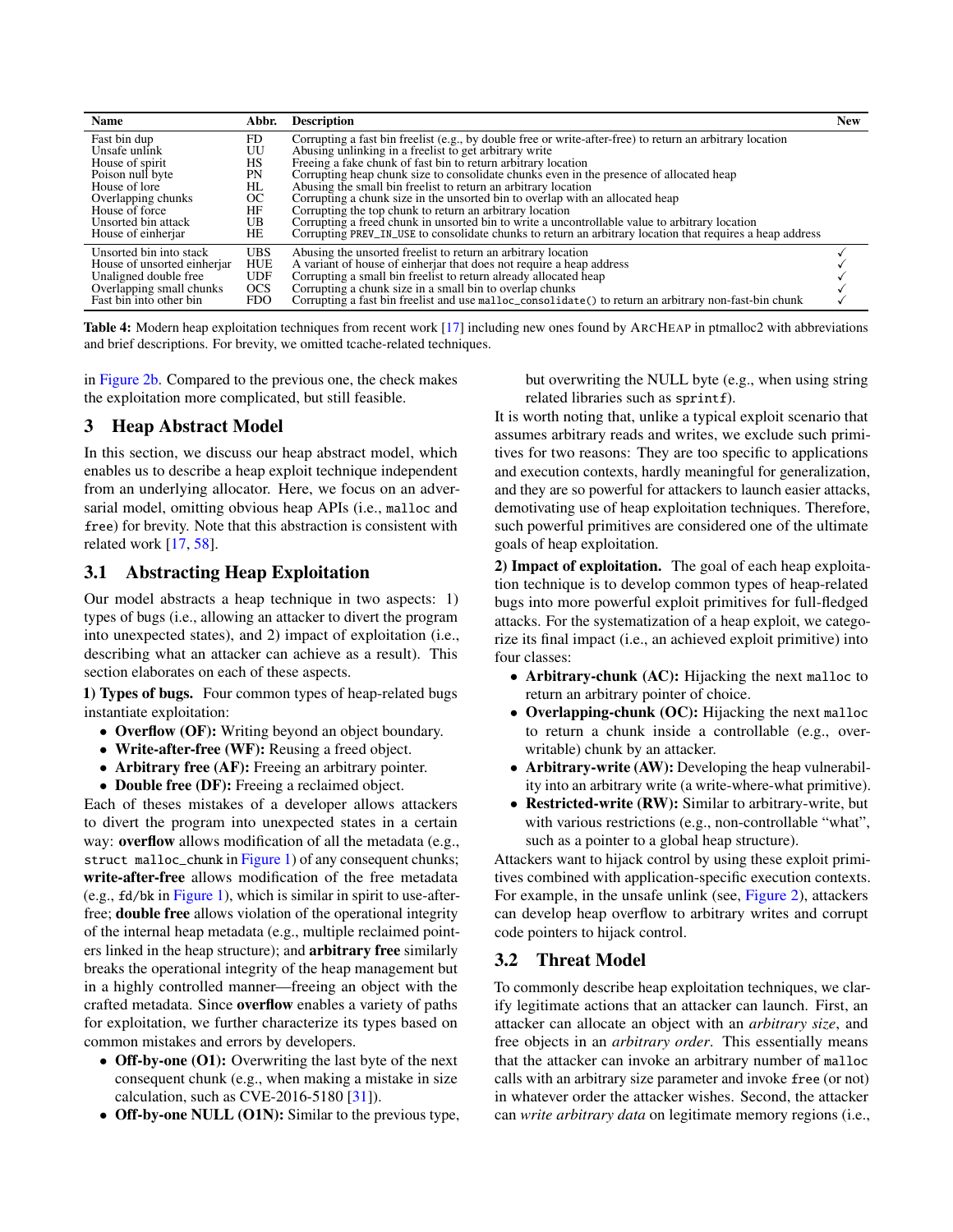the payload in [Figure 1](#page-2-0) or global memory). Although such legitimate behaviors largely depend on applications in theory, assuming this powerful model lets us examine all potential opportunities for abuses. Third, the attacker can *trigger only a single type of bug*. This limits the capabilities of the adversary to the realistic setting. However, we allow multiple uses of the same type to simulate a re-triggerable bug in practice. We note that it is always more favorable to an attacker if a heap exploit technique requires fewer capabilities than what are described here, and in such cases, we make a side note for better clarification.

#### 4 Technical Challenges

Our goal is to automatically explore new types of heap exploitation techniques given an implementation of any heap allocator—its source code is not required like AFL [\[75\]](#page-15-12). Such a capability not only enables to support automatic exploit synthesis but also makes several, unprecedented applications possible: 1) systematically discovering unknown types of heap exploitation schemes; 2) comprehensively evaluating the security of popular heap allocators; and 3) providing insight into what and how to improve their security. However, achieving this autonomous capability is far from trivial, for the following reasons.

Autonomous reasoning of the heap space. To find heap exploitation techniques, we should satisfy complicated constraints to bypass security checks (see  $\S 2.3$ ) in a large search space consisting of enormous possible orders, arguments for heap APIs, and data in the heap and global buffer. This space could be greatly reduced using exploit-specific knowledge [\[17\]](#page-14-13); however, this is not applicable for finding new exploit techniques. To resolve this issue, we use a *random* search algorithm that is effective in exploring a large search space [\[33\]](#page-14-26). We also abstract common designs of modern heap allocators to further reduce the search space  $(\S 5.2)$ .

Devising exploitation techniques. While enumerating possible candidates for exploit techniques, a system needs to verify whether the candidates are valuable. One way to assess the candidates is to synthesize end-to-end exploits automatically (e.g., spawning a shell), but this is extremely difficult and inefficient, especially for heap vulnerabilities [\[4,](#page-14-27) [11,](#page-14-28) [16,](#page-14-29) [33,](#page-14-26) [58,](#page-15-17) [60\]](#page-15-18). To resolve this issue, we use the concept of *impact of exploitation*. In particular, we estimate the impacts of exploitation (i.e., AC, OC, AW, and RW) during exploration instead of synthesizing a full exploit. We show that these impacts can be quickly detectable at runtime by utilizing *shadow memory* [\(§5.3\)](#page-7-0).

Normalization. Even though a random search is effective in exploring a large search space, an exploitation technique found by this algorithm tends to be redundant and inessential, requiring non-trivial time to analyze the result. To fix this issue, we leverage the *delta-debugging* technique [\[76\]](#page-15-13) to minimize the redundant actions and transform the found result into an essential class. This is so effective that we could reduce actions by 84.3%, drastically helping us to share the

<span id="page-5-1"></span>

Figure 3: Overview of ARCHEAP. It first generates heap actions according to an optional model specification. While executing the generated actions, it estimates the impact of exploitation. Whenever a new exploit is found, it minimizes the actions and produces Proofof-Concept (PoC) code.

new exploitation techniques with the community  $(\S 5.4)$ .

## 5 Autonomous Exploration for Finding Heap Exploitation Techniques

## <span id="page-5-2"></span>5.1 Overview

ARCHEAP follows a common paradigm in classical fuzzing test generation, crash detection, and test reduction—but is tailored to heap exploitation (see [Figure 3\)](#page-5-1). It first generates a sequence of heap actions based on a user-provided model specification. This specification is optional; if it is not given, ARCHEAP will generate every possible action. Heap actions that ARCHEAP can formulate include heap allocation, free, buffer writes, heap writes, and bug invocation [\(§5.2\)](#page-5-0). During execution, ARCHEAP evaluates whether the executed test case results in impacts of exploitation, similar in concept to detecting a crash in fuzzing  $(\S5.3)$ . Whenever ARCHEAP finds a new exploit, it minimizes the heap actions and produces PoC code (see [Figure 5\)](#page-7-1), which contains only an essential set of actions  $(\S 5.4)$ . It is worth noting that this minimization is to help post-analysis of a found technique but is irrelevant to false positives; ARCHEAP yields no false positive during our evaluation thanks to its straightforward analysis at runtime.

## <span id="page-5-0"></span>5.2 Generating Actions for Abstract Heap

ARCHEAP randomly generates five types of heap-related actions: allocation, deallocation, buffer writes, heap writes, and bug invocation. To reduce the search space, ARCHEAP formulates each action on top of an *abstract* heap model using the common design idioms of modern allocators. The following explains how each action takes advantage of the designs in reducing the search space.

Allocation. The first action that ARCHEAP can perform is allocating memory through the standardized API, malloc(). After allocating memory, ARCHEAP stores the returned object's address to its internal data structure, called *the container*. It also stores a chunk size of the object using another API, malloc\_usable\_size(), and its status (i.e., allocated) for further use in other actions (Line  $15 - 23$  in [Figure 4\)](#page-6-0), e.g., deallocation or bug invocation.

ARCHEAP allocates memory in random size but considering multiple aspects to test an allocator. First of all, ARCHEAP carefully chooses a size of an object (I1 in [Ta-](#page-6-1)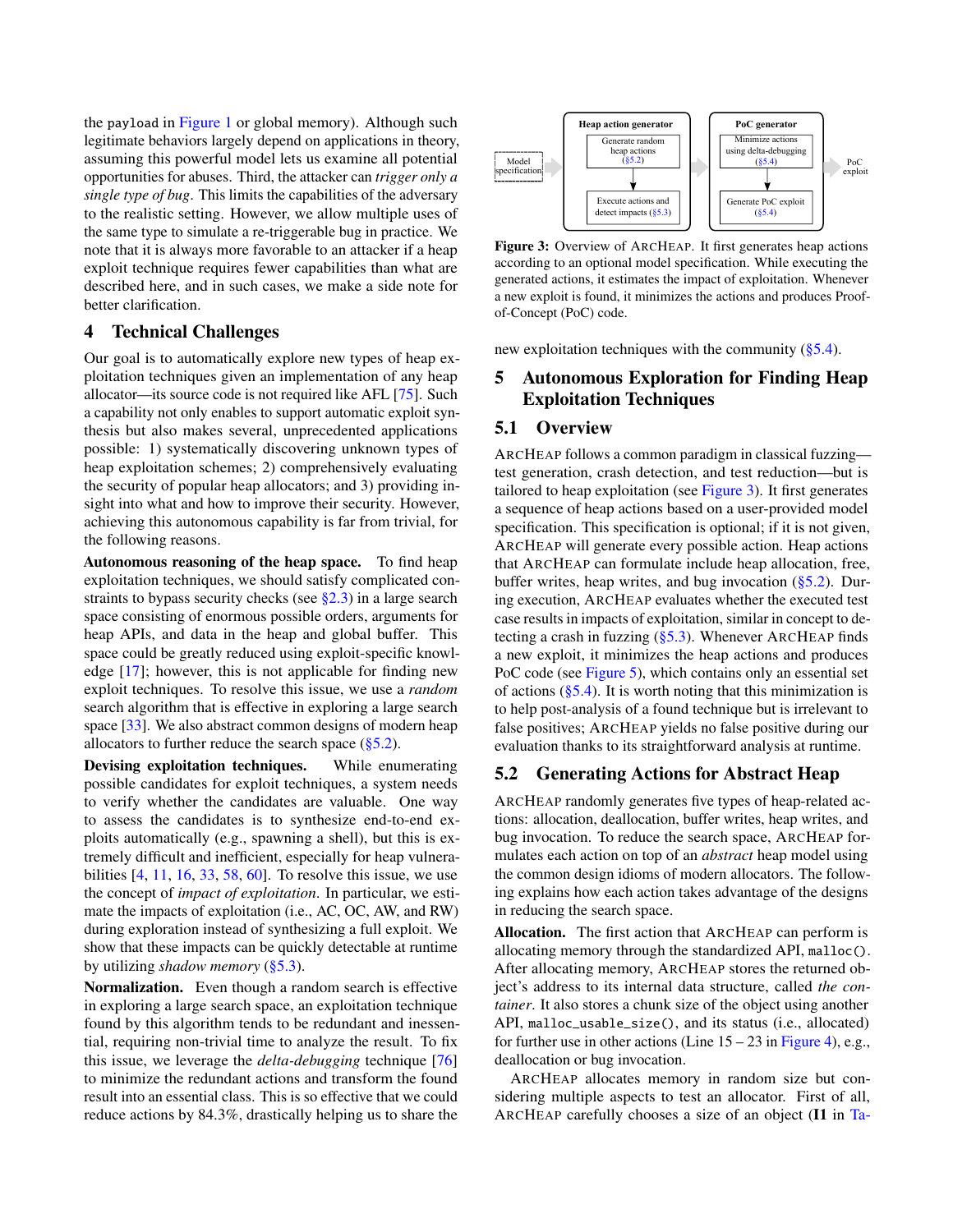<span id="page-6-1"></span>

| <b>Name</b>                                              | <b>Description</b>                                                      | Align | <b>Trans</b>              | Model          |
|----------------------------------------------------------|-------------------------------------------------------------------------|-------|---------------------------|----------------|
| Ī1<br>I <sub>2</sub><br>Ι3                               | Random size (binning)<br>Chunk size of a chunk<br>Pre-defined constants |       | $ax + b$                  |                |
| Ī4                                                       | Offsets between pointers                                                |       | $x + b$                   | HA, BA, CA     |
| P1<br>P <sub>2</sub><br>P <sub>3</sub><br>P <sub>4</sub> | NULL.<br>The buffer address<br>A heap address<br>The container address  |       | $x+b$<br>$x+b$<br>$x + b$ | BA<br>HA<br>CА |

I: Integer strategy, P: Pointer strategy, HA: Heap address, BA: Buffer address, CA: Container address

Table 5: Strategies for generating random values by ARCHEAP. ARCHEAP has two types of strategies: the integer type and the pointer type. It generates the values according to alignment, transformation, and the given model (see  $\S$ 5.1) of each type.

[ble 5\)](#page-6-1) to examine different logic in different bins. In particular, ARCHEAP first randomly selects a group of sizes and then allocates an object whose size is in this group. This group is separated by approximate boundary values instead of implementation-specific ones to make ARCHEAP compatible with any allocator. Currently, ARCHEAP uses four boundaries with exponential distance from  $2^0$  to  $2^{20}$ , e.g., the first group is  $[2^0, 2^5)$ , the second one is  $[2^5, 2^10)$ , etc. It makes a small size likely to be chosen. For instance, the chance of making a fast-bin object in ptmalloc2 becomes more than 1/4 (i.e., chance to select the first group), which was  $2^{-57}$  in the uniform sampling. This division is arbitrary but sufficient for increasing the probability of exploring various bins.

ARCHEAP also attempts to allocate multiple objects in the same bin (I2) since an object interacts with others in the same bin. For example, in ptmalloc2, a non-fast-bin object merges with a non-fast-bin object, not with a fast bin object. To cover this interaction, ARCHEAP allocates an object whose size is related to the other object's size.

To find techniques induced by common mistakes in an allocator, ARCHEAP also uses specialized sizes (I3, I4). In particular, ARCHEAP uses the differences between pointers to find integer overflow vulnerabilities in an allocator. For example, a vulnerable allocator can return a buffer address when claiming a very large chunk whose size is the same as the difference between the buffer and a heap object. ARCHEAP also utilizes several pre-defined constants, e.g., zero or negative numbers, to evaluate its edge case handling. This is analogous to classical fuzzing, which uses a fixed set of integers to check corner conditions (e.g., interesting values in AFL [\[75\]](#page-15-12)).

Deallocation. ARCHEAP deallocates a randomly selected heap pointer from the heap container using free(). To avoid launching a double free bug, which will be emulated in the bug invocation action, ARCHEAP checks an object's status. If ARCHEAP chooses an already freed pointer, it simply ignores the deallocation action to avoid the bug (Line  $24 - 30$ ).

Heap & Buffer write. The next action that ARCHEAP can formulate is writing random data to a heap object or the global buffer. As aforementioned, to find heap exploitation techniques, written data should be accurate in terms of their positions and values, rendering classical fuzzing (i.e., purely

```
1 void check_shadow(bool arbitrary) {
2 // check shadow memory and report ARBITRARY_WRITE
3 // if arbitrary is true, othewise RESTRICTED_WRITE
4 }
5 void check_overlap(void** ptr) {
 6 // check overlaps of ptr with other chunks, buffer, or container
 7 }
   void* random_size() {
       generate random size using the integer strategies in Table 5
10 \frac{1}{10} note that it only uses container and buffer, not their shadow
1112 void* random_value() {
13 // similar to random_size(), but use all strategies in Table 5<br>14 }
1415 void allocate() {
16 void** ptr = malloc(random_size());
17 check shadow(false):
18 check_overlap(ptr);
19 allocated[ptr_id] = true;
20 chunk sizes[ptr_id] = malloc_usable_size(ptr);
21 container[ptr_id] = container_shadow[ptr_id] = ptr;
22 ptr_id++;
23 }
24 void deallocate() {
25 int index = rand() %ptr_id;26 if (!allocated[index]) return;
27 allocated[index] = false;
28 free(container[index]);
29 check_shadow(false);
30 }
31 void heap_write() {
32 int index = rand() % ptr_id;
33 if (!allocated[index]) return;
34 void** ptr = container[index];<br>35 size_t num = rand() % MAX_WRIT
    size_t num = rand() % MAX_WRITE + 1;
36 size_t start = \theta, end = num; // a head of the chunk
37 if (rand() % 2) { // a tail of the chunk
38 end = chunk_sizes[index] / (sizeof(void*));
39 start = end - num:
40 }
41 for (size_t i = start; i < end; i++)
42 ptr[i] = random_value();
43 check_shadow(true);
44 }
45 void buffer_write() {
46 int index = rand() % MAX BUF:47 size_t num = rand() % MAX_WRITE + 1;
48 for (int i = 0; i < num; i++)49 buffer[i] = buffer_shadow[i] = random_value();
50 check_shadow(true);
51 }
```
Figure 4: Pseudocode for generating actions in ARCHEAP. To save space, we omitted several functions, sanity checks, and variable declarations that can be inferred.

random generation) infeasible. To overcome such limitations, ARCHEAP exploits the in-place and cardinal metadata design of heap allocators to prune its search space. In particular, ARCHEAP writes only a limited number of values — noted as MAX\_WRITE in the pseudocode, which is *eight* in our prototype — from the start or the end of an object (see Line  $31 - 51$ ) in [Figure 4\)](#page-6-0) since an allocator stores its metadata near the boundary for locality (in-place metadata). Further, ARCHEAP generates random values (see [Table 5\)](#page-6-1) that can be used for sizes or pointers in an allocator instead of fully random ones (cardinal data).

To explore various exploit techniques, ARCHEAP introduces systematic noises to generated values. In particular, ARCHEAP modifies a value using linear (addition and multiplication) or shift transformation (addition only) according to the value's type. For example, a heap address can be shifted by word granularity (i.e., respecting alignment); however,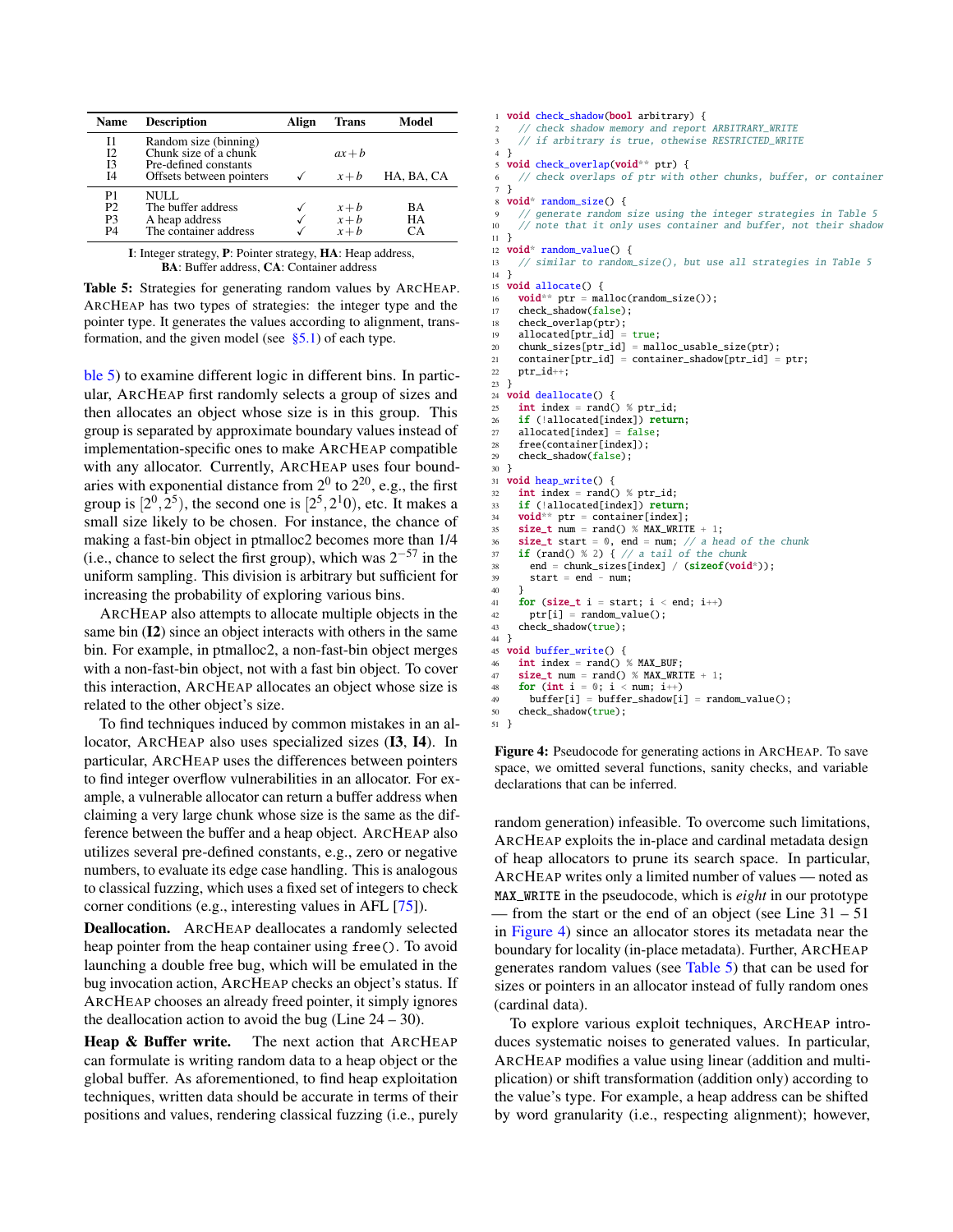<span id="page-7-1"></span>



Figure 5: A PoC code of unsafe unlink found by ARCHEAP that has been simplified for easier explanation. Note that this PoC is a concretization of [Figure 2b.](#page-3-0)

it is not multiplied by a constant because it is the pointer type. Similar to deallocation, ARCHEAP writes data only in a valid heap region (i.e., no overflow or underflow) to ensure legitimacy of an action (Line 33).

Bug invocation. To explore heap exploitation techniques in the presence of heap vulnerabilities, ARCHEAP needs to conduct buggy actions. Currently, ARCHEAP handles six bugs in heap:  $(1)$  overflow,  $(2)$  write-after-free,  $(3)$  off-byone overflow,  $\phi$  off-by-one NULL overflow,  $\phi$  double free, and  $(6)$  arbitrary free. ARCHEAP performs only one of these bugs for a technique to limit the power of an adversary as described in the threat model (see [§3.2\)](#page-4-2). Also, ARCHEAP allows repetitive execution of the same bug to emulate the situation in which an attacker re-triggers the bug.

ARCHEAP deliberately builds a buggy action to ensure its occurrence. For overflow and off-by-one, ARCHEAP uses the malloc\_usable\_size API to get the actual heap size to ensure overflow. This is necessary since the request size could be smaller than the actual size due to alignment or the minimum size constraint. Particularly for ptmalloc2, ARCHEAP uses a dedicated single-line routine to get the actual size since ptmalloc2's malloc\_usable\_size() is inaccurate under the presence of memory corruption bugs. Moreover, in double free and write-after-free bugs, ARCHEAP checks whether a target chunk is already freed. If it is not freed yet, ARCHEAP ignores this buggy action and waits for the next one.

Model specifications. A user can optionally provide model specification either to direct ARCHEAP to focus on a certain type of exploitation techniques or to restrict the conditions for a target environment. It accepts five types of a model specification: chunk sizes, bugs, impacts, actions, and knowledge. The first four types are self-explanatory, and knowledge is about the ability of an attacker to break ASLR (i.e., prior knowledge of certain addresses). The user can specify three types of addresses that an attacker may know: a heap address,

memory and its shadow memory. Using this information, ARCHEAP can detect exploitation techniques.

Figure 6: Shadow memory states in [Figure 5.](#page-7-1) Black circles in left top corner represent locations in the code of states. Gray-color boxes show divergence between original

> the global buffer address, and the container address. Such knowledge will affect future data generation by ARCHEAP, as shown in [Table 5.](#page-6-1)

## <span id="page-7-0"></span>5.3 Detecting Techniques by Impact

ARCHEAP detects four types of *impact of exploitations* that are the building blocks of a full chain exploit: *arbitrarychunk (AC)*, *overlapping-chunk (OC)*, *arbitrary-write (AW)*, and *restricted-write (RW)*. This approach has two benefits, namely, expressiveness and performance. These types are useful in developing control-hijacking, the ultimate goal of an attacker. Thus, all existing techniques lead to one of these types, i.e., can be represented by these types. Also, it causes small performance overheads to detect the existence of these types with a simple data structure shadowing the heap space.

1 To detect AC and OC, ARCHEAP determines any overlapping chunks in each allocation (Line 18 in [Figure 4\)](#page-6-0). To make the check safe, it replicates the address and size of a chunk right after malloc since it could be corrupted when a buggy action is executed. Using the stored addresses and sizes, it can quickly check if a chunk overlaps with its data structure (AC) or other chunks (OC).

2 To detect AW and RW, ARCHEAP safely replicates its data structures, the containers and the global buffer, using the technique called shadow memory. During execution, ARCHEAP synchronizes the state of the shadow memory whenever it performs actions that can modify its internal structures: allocations for the container and buffer writes for the global buffer (Line 21, 49). Then, ARCHEAP checks the divergence of the shadow memory when performing any action (Line 17, 29, 43, 50). Because of the explicit consistency maintained by ARCHEAP, divergence can only occur when previously executed actions modify ARCHEAP's data structures via an *internal* operation of the heap allocator. Later, these actions can be reformulated to modify sensitive data of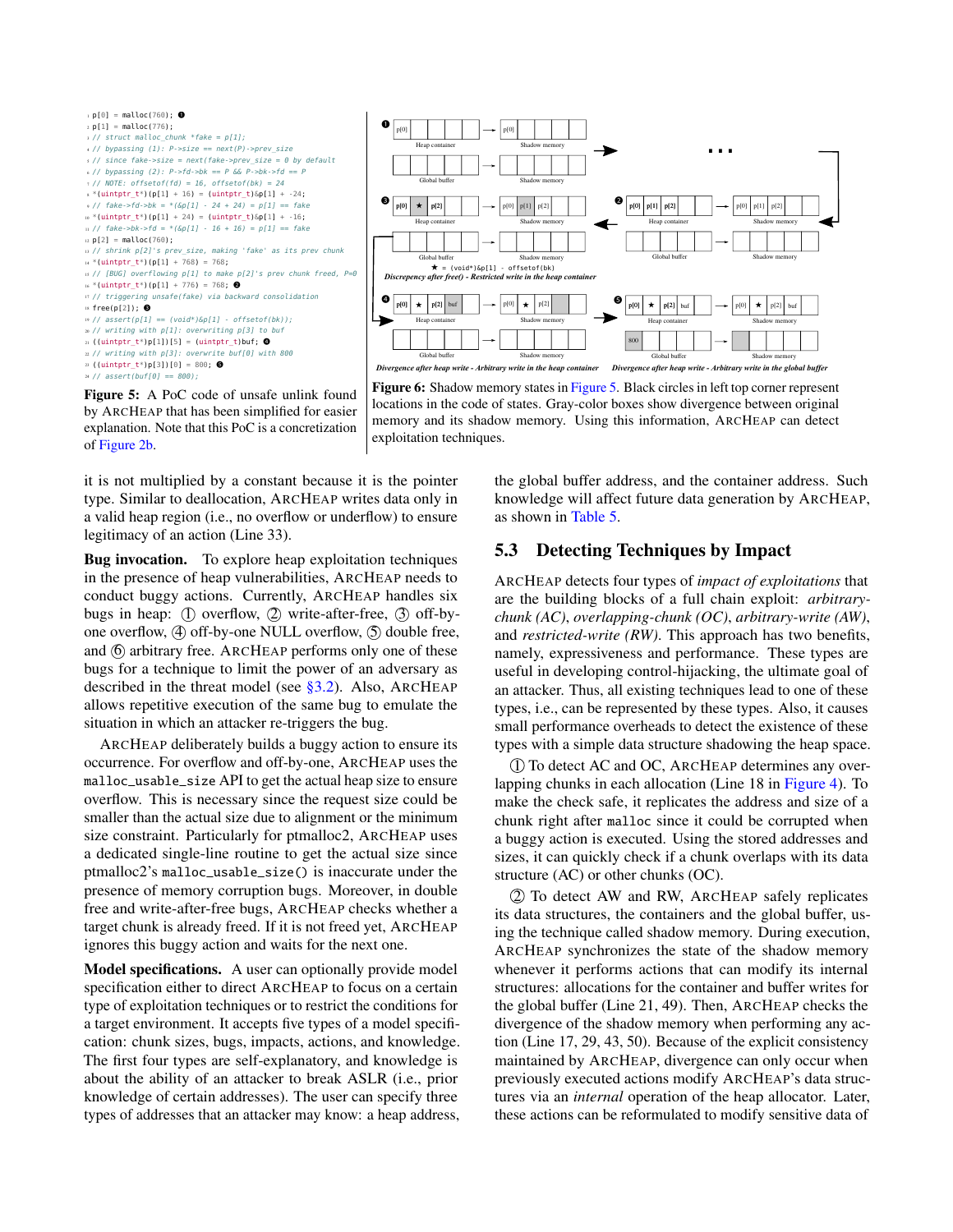an application instead of the data structure for exploitation.

ARCHEAP's fuzzing strategies [\(Table 5\)](#page-6-1) make this detection efficient by limiting its analysis scope to its data structures. In general, a heap exploit technique can corrupt any data, leading to scanning of the entire memory space. However, the technique found by ARCHEAP can only modify heap or the data structures because these are the only *visible* addresses from its fuzzing strategies. ARCHEAP checks only modification in its data structures, but ignores one in heap because it is hard to distinguish a legitimate one (e.g., modifying metadata in deallocation) from an abusing one (i.e., a heap exploit technique) without a deep understanding of an allocator. This is semantically equivalent to monitoring the violence of the implicit invariant of an allocator — it should not modify memory that is not under its control.

ARCHEAP distinguishes AW from RW based on the heap actions that introduce divergence. If a divergence occurs in allocation or deallocation, it concludes RW, otherwise (i.e., in heap or buffer write), it concludes AW. The underlying intuition is that parameters in the former actions are hard to control arbitrarily, but not in the latter ones. After detecting divergence, ARCHEAP copies the original memory to its shadow to stop repeated detections.

A running example. [Figure 6](#page-7-1) shows the state of the shadow memory when executing [Figure 5.](#page-7-1)  $\bullet$  After the first allocation, ARCHEAP updates its heap container and corresponding shadow memory to maintain their consistency, which might be affected by the action.  $\bigcirc$  It performs two more allocations so updates the heap container and shadow memory accordingly.  $\bigcirc$  After deallocation, p[1] is changed into  $\star$  due to unlink() in ptmalloc2 [\(Figure 2a\)](#page-3-0). At this point, ARCHEAP detects divergence of the shadow memory from the original heap container. Since this divergence occurs during deallocation, the impact of exploitation is limited to *restricted writes* in the heap container.  $\bigoplus$  In this case, since the heap write causes the divergence, the actions can trigger *arbitrary writes* in the heap container.  $\bigcirc$  Since this heap write introduces divergence in the global buffer, the actions can lead to *arbitrary write* in the global buffer.

#### <span id="page-8-0"></span>5.4 Generating PoC via Delta-Debugging

To find the root cause of exploitation, ARCHEAP refines test cases using delta-debugging [\[76\]](#page-15-13), as shown in [Algo](#page-8-1)[rithm 1.](#page-8-1) The algorithm is simple in concept: for each action, ARCHEAP re-evaluates the impact of exploitation of the test cases without it. If the impacts of the original and new test cases are equal, it considers the excluded action redundant (i.e., no meaningful effect to the exploitation). The intuition behind this decision is that many actions are independent (e.g., buffer writes and heap writes) so that the delta-debugging can clearly separate non-essential actions from the test case. Our current algorithm is limited to evaluating one individual action at a time. It can be easily extended to check with a sequence or a combination of heap actions together, but our evaluation shows that the current scheme using a single action

is effective enough for practical uses—it eliminates 84.3% of non-essential actions on average (see [§8.3\)](#page-12-0).

Algorithm 1: Minimize actions that result in an impact of exploitation

| <b>Input</b> : <i>actions</i> – actions that result in an impact        |  |  |  |  |  |  |  |  |  |  |
|-------------------------------------------------------------------------|--|--|--|--|--|--|--|--|--|--|
| 1 origImpact $\leftarrow$ GetImpact(actions)                            |  |  |  |  |  |  |  |  |  |  |
| $\alpha$ minActions $\leftarrow$ actions                                |  |  |  |  |  |  |  |  |  |  |
| 3 for <i>action</i> $\in$ <i>actions</i> do                             |  |  |  |  |  |  |  |  |  |  |
| $tempActions \leftarrow minActions - action$<br>$\overline{\mathbf{4}}$ |  |  |  |  |  |  |  |  |  |  |
| $tempImport = GetImport(temp Actions)$<br>5                             |  |  |  |  |  |  |  |  |  |  |
| if <i>origImpact</i> = $tempImport$<br>6                                |  |  |  |  |  |  |  |  |  |  |
| $minActions \leftarrow templates$<br>$\overline{7}$                     |  |  |  |  |  |  |  |  |  |  |
| end<br>8                                                                |  |  |  |  |  |  |  |  |  |  |
| end                                                                     |  |  |  |  |  |  |  |  |  |  |
| <b>Output:</b> <i>minActions</i> – minimized actions that result in the |  |  |  |  |  |  |  |  |  |  |
| same impact                                                             |  |  |  |  |  |  |  |  |  |  |

<span id="page-8-1"></span>Once minimized, ARCHEAP converts the encoded test case to a human-understandable PoC like that in [Figure 5](#page-7-1) using one-to-one mapping between each action and C code (e.g., an allocation action  $\rightarrow$  malloc()).

#### 6 Implementation

We extended American Fuzzy Lop (AFL) to run our heap action generator that randomly executes heap actions. The generator sends a user-defined signal, SIGUSR2, if it finds actions that result in an impact of exploitation. We also modified AFL to save crashes only when it gets SIGUSR2 and ignores other signals (e.g., segmentation fault), which are not interesting in finding techniques. We carefully implemented the generator not to call heap APIs implicitly except for the pre-defined actions for reproducing the actions. For example, the generator uses the standard error for its logging instead of standard out, which calls malloc internally for buffering. To prevent the accidental corruption of internal data structures, the generator allocates its data structures in random addresses. Thus, the bug actions such as overflow cannot modify the data structures since they will not be adjacent to heap chunks.

## 7 Applications

#### <span id="page-8-2"></span>7.1 New Heap Exploitation Techniques

This section discusses the *new* exploitation techniques in ptmalloc2 during our evaluation. Compared to the old techniques, we determine their uniquenesses in two aspects: root causes and capabilities, as shown in [Table 6.](#page-9-0) More information (e.g., elapsed time or models) can be found in section [§8.](#page-10-0) To share new attack vectors in ptmalloc2, the techniques are reported and under review in how2heap  $[61]$ , the de-facto standard for exploitation techniques. Most PoC codes are available in [Appendix A.](#page-16-0)

Unsorted bin into stack (UBS). This technique overwrites the unsorted bin to link a fake chunk so that it can return the address of the fake chunk (i.e., an arbitrary chunk). This is similar to *house of lore* [\[7\]](#page-14-8), which corrupts a small bin to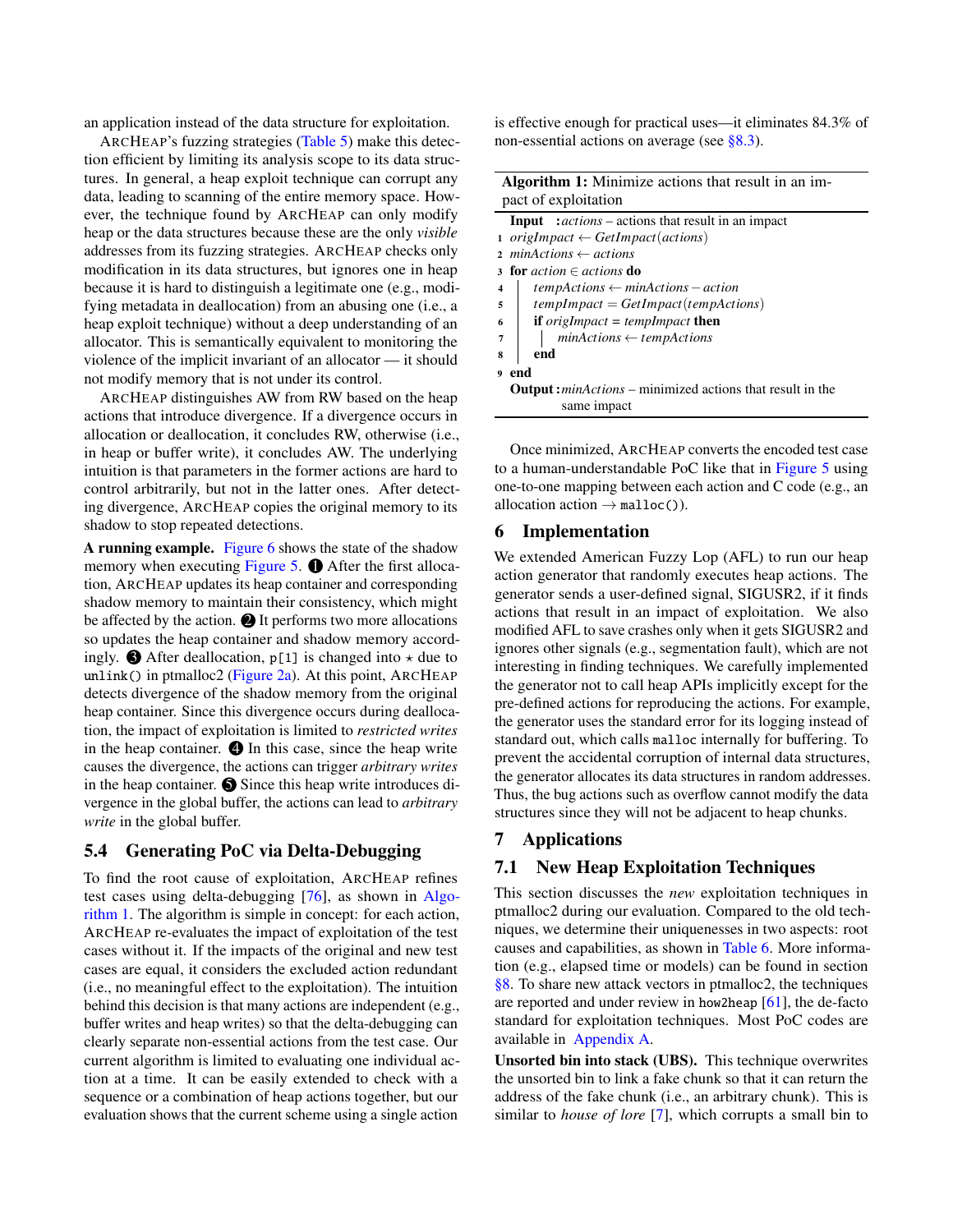<span id="page-9-0"></span>

| <b>New</b>  | Old | <b>Root Causes</b>     | <b>New Capability</b>                   |
|-------------|-----|------------------------|-----------------------------------------|
| <b>UBS</b>  | HL. | Unsorted vs. Small     | Only need one size of an object         |
| <b>HUE</b>  | HE. | Unsorted vs. Free      | Does not require a heap address         |
| <b>IIDF</b> | FD. | Small vs. Fast         | Can abuse a small bin with more checks  |
| $_{OCS}$    | OC. | Small vs. Unsorted     | Does not need a controllable allocation |
| FDO         | FD  | Consolidation vs. Fast | Can allocate a non-fast chunk           |

Table 6: New techniques found by ARCHEAP in ptmalloc2, which have different root causes and capabilities from old ones.

achieve the same attack goal. However, the *unsorted bin into stack* technique requires only *one* kind of allocation, unlike *house of lore*, which requires *two different* allocations, to move a chunk into a small bin list. This technique has been added to how2heap [\[61\]](#page-15-4).

House of unsorted einherjar (HUE). This is a variant of *house of einherjar*, which uses an off-by-one NULL byte overflow and returns an arbitrary chunk. In *house of einherjar*, attackers should have prior knowledge of a heap address to break ASLR. However, in *house of unsorted einherjar*, attackers can achieve the same effect without this pre-condition. We named this technique *house of unsorted einherjar*, as it interestingly combines two techniques, house of einherjar and unsorted bin into stack, to relax the requirement of the well-known exploitation technique.

Unaligned double free (UDF). This is an unconventional technique that abuses double free in a small bin, which is typically considered a weak attack surface thanks to comprehensive security checks. To avoid security checks, a victim chunk for double free should have proper metadata and is tricked to be under use (i.e., P bit of the next chunk is one). Since double free doesn't allow arbitrary modification of metadata, existing techniques only abuse a fast bin or tcache, which have weaker security checks than a small bin (e.g., fast-bin-dup in [Table 4\)](#page-4-1).

Interestingly, *unaligned double free* bypasses these security checks by abusing the implicit behaviors of malloc(). First, it *reuses* the old metadata in a chunk since malloc() does not initialize memory by default. Second, it fills freed space before the next chunk to make the P bit of the chunk one. As a result, the technique can bypass all security checks and can successfully craft a new chunk that overlaps with the old one.

Overlapping chunks using a small bin (OCS). This is a variant of overlapping-chunks (OC) that abuses the unsorted bin to generate an overlapping chunk, but this technique crafts the size of a chunk in a small bin. Unlike OC, it requires more actions — three more malloc() and one more free()— but doesn't require attackers to control the allocation size. When attackers cannot invoke malloc() with an arbitrary size, this technique can be effective in crafting an overlapping chunk for exploitation.

Fast bin into other bin (FDO). This is another interesting technique that allows attackers to return an arbitrary address: it abuses consolidation to convert the type of a victim chunk from the fast bin to another type. First, it corrupts a fast bin free list to insert a fake chunk. Then, it calls malloc\_consolidate() to move the fake chunk into the

<span id="page-9-1"></span>

| <b>Allocators</b>                                                                              | P | I            |                                            | <b>Impacts of exploitation</b> |                          |            |
|------------------------------------------------------------------------------------------------|---|--------------|--------------------------------------------|--------------------------------|--------------------------|------------|
|                                                                                                |   |              | oс                                         | AC                             | RW                       | AW         |
| dlmalloc-2.7.2<br>$d$ lmal $loc-2.8.6$                                                         |   |              | OV. WE, DF $(N)$<br>OV, WF, DF $(N)$       | AF. OV. WF<br>OV(N)            | AF. OV. WF<br>OV         | AF. OV. WF |
| $musl-1.1.9$                                                                                   |   | √            | OV, WF, DF $(N)$                           | AF. OV. WF                     | AF. OV. WF               | AF. OV. WF |
| musl-1.1.24<br>jemalloc-5.2.1                                                                  |   | $\checkmark$ | OV, WF, DF<br>DF                           | AF. OV. WF                     | AF. OV. WF               | AF. OV. WF |
| temalloc-2.7<br>mimalloc-1.0.8<br>mimalloc-secure-1.0.8<br>DieHarder-5a0f8a52<br>mesh-a49b6134 |   | √<br>√       | OV. DF<br>OV. WF. DF<br>DF<br>DF<br>DF. NO | OV. WF. DF                     | O <sub>V</sub><br>OV. WF | OV<br>WF   |

N: New techniques compared to the related work, HeapHopper [\[17\]](#page-14-13); only top three allocators matter. NO: No bug is required, i.e., incorrect implementations. I: In-place metadata, P: ptmalloc2-related allocators.

Table 7: Summary of exploit techniques found by ARCHEAP in real-world allocators with their version or commit hash.

unsorted bin during the deallocation process. Unlike other techniques related to the fast bin, this fake chunk does not have to be in the fast bin. We exclude this PoC due to space limits, but it is available in our repository.

#### <span id="page-9-2"></span>7.2 Different Types of Heap Allocators

We also applied ARCHEAP to the 10 different allocators with various versions. First, we tested dlmalloc 2.7.2, dlmalloc 2.8.6 [\[41\]](#page-14-15), and musl [\[59\]](#page-15-16) 1.1.9, which were used in the related work, HeapHopper [\[17\]](#page-14-13). Moreover, we tested other real-world allocators: the latest version of musl (1.1.24), jemalloc  $[19]$ , tcmalloc  $[26]$ , Microsoft mimalloc  $[43]$  with its default and secure mode (noted as mimalloc-secure), and LLVM Scudo [\[45\]](#page-15-15). Furthermore, we evaluated allocators from academia: DieHarder [\[49\]](#page-15-11), Mesh [\[56\]](#page-15-14), FreeGuard [\[64\]](#page-15-0), and Guarder [\[65\]](#page-15-1). Applying ARCHEAP to other allocators was trivial; we leveraged LD\_PRELOAD to use a new allocator. Under the assumption that internal details of the allocators are unknown, we ran ARCHEAP with four models specifying each impact (i.e., OC, AC, RW, and AW) one by one to exhaustively explore possible techniques. After 24 hours of evaluation, it found several exploit techniques among seven out of 10 allocators except for Scudo, FreeGuard, and Guarder due to their secure design. We also tested ARCHEAP with custom allocators from DARPA Cyber Grand Challenge, whose results can be found in [§A.1.](#page-16-1)

As shown in [Table 7,](#page-9-1) ARCHEAP discovers various exploitation techniques for ptmalloc2-related allocators: dlmalloc the ancestor of ptmalloc2 and musl—a libc implementation in embedded systems inspired by dlmalloc. In dlmalloc 2.7.2, dlmalloc 2.8.6, and musl 1.1.9, ARCHEAP not only re-discovered all techniques found by HeapHopper, but also newly found the following facts: 1) these allocators are all vulnerable to double free, and 2) an arbitrary chunk is still achievable through overflow in dlmalloc-2.8.6. This was hidden in HeapHopper due to its limitation to handle symbolicsize allocation. Note that we merged special cases of overflow (O1, O1N) into OV to be consistent with HeapHopper [\[17\]](#page-14-13), and our claims for new techniques are very conservative; we claim discovery of new techniques only when HeapHopper cannot find equivalent or more powerful ones (e.g., AC is more powerful than OC). We further compare ARCHEAP with HeapHopper in  $\S 8.1$ . ARCHEAP also found that musl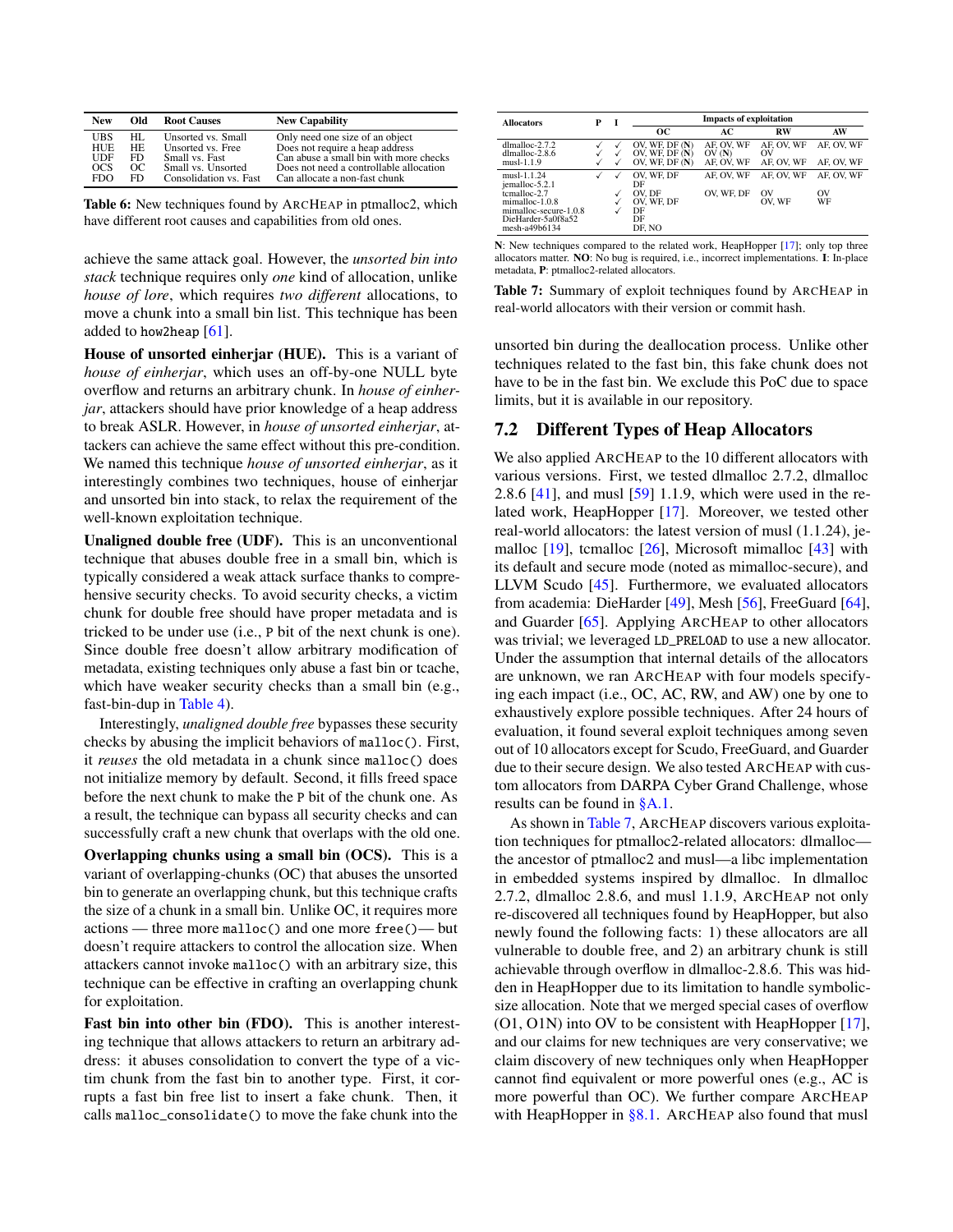<span id="page-10-2"></span>

Figure 7: The number of working PoCs from one source LTS in various Ubuntu LTS. For example, 56 PoCs were generated from precise, 49 of them work in trusty and xenial, and 45 of them work in bionic.

has no security improvement in the latest version; all techniques in musl 1.1.9 are still working in 1.1.24.

ARCHEAP also successfully found several heap exploit techniques in allocators that are dissimilar to ptmalloc2 (see [Table 7\)](#page-9-1) for the following reasons. First, ARCHEAP's model, which is based on the common designs in allocators  $(\S 2.1)$ , is generic enough to cover non-ptmalloc allocators. For example, tcmalloc [\[26\]](#page-14-18) is aiming at high performance computing, resulting in very different design from ptmalloc2's (e.g., heavy use of thread-local cache). However, tcmalloc still follows our model: its metadata are placed in the head of a chunk (in-place metadata) and consist of linked list pointers (cardinal data). Thus, ARCHEAP can find several techniques in tcmalloc including one that can lead to an arbitrary chunk using overflow (see [Figure A.2\)](#page-16-2). It is worth emphasizing that our model only depends on metadata's appearance, not on their generation or management, which introduce more variety in design, making generalization difficult. Second, thanks to standardized APIs, ARCHEAP can find exploit techniques even in allocators that are deviant from our model (e.g., jemalloc). In particular, ARCHEAP discovered techniques that are reachable only using APIs (e.g., double free) although the allocators have removed in-place metadata for security.

ARCHEAP helps to find implementation bugs in allocators by showing unexpected exploit primitives in secure allocators or that can be invokable without a bug. Accordingly, ARCHEAP found three bugs in mimalloc-secure, DieHarder, and Mesh. We reported our findings to the developers; two of them got acknowledged and are patched. It is worth mentioning that our auto-generated PoC has been added to mimalloc as its regression test. In the following, we discuss each issue that ARCHEAP found.

DieHarder, mimalloc-secure: memory duplication in large chunks using double free. ARCHEAP found the technique that allows the duplication large chunks (more than 64K bytes) in the well-known secure allocators, DieHarder and mimalloc-secure. Interestingly, even though the allocators have no direct relationship according to the developer of mimalloc [\[43\]](#page-14-19), ARCHEAP found that both allocators are vulnerable to this technique. Their root causes are also distinct: DieHarder misses verifying its chunk's status when allocating large chunks, unlike for smaller chunks, and mimalloc checked the status of an incorrect block. ARCHEAP successfully found this corner case without having any hint about the internals of the allocators using its randomized exploration. PoC is available in [Figure A.3.](#page-16-3)

Mesh: memory duplication using allocations with negatives sizes. ARCHEAP found that if an attacker allocates an object with negative size, Mesh will return the same chunk twice (i.e., duplication) instead of NULL.

## <span id="page-10-3"></span>7.3 Evolution of Security Features

We applied ARCHEAP to four versions of ptmalloc2 distributed in Ubuntu LTS: precise (12.04, libc 2.15), trusty (14.04, libc 2.19), xenial (16.04, libc 2.23), and bionic (18.04, libc 2.27). In trusty and xenial, a new security check that checks the integrity of size metadata (refer (1) in [Figure 2a\)](#page-3-0) is backported by the Ubuntu maintainers. To compare each version, we perform *differential* testing: we first apply ARCHEAP to each version and generate PoCs. Then, we validate the generated PoCs from one version against other versions. (see [Figure 7\)](#page-10-2).

We identified three interesting trends that cannot be easily obtained without ARCHEAP's automation. First, a new security check successfully mitigates a few exploitation techniques found in an old version of ptmalloc2: likely, the libc maintainer reacts to a new, popular exploitation technique. Second, an internal design change in bionic rendered the most PoCs generated from previous versions ineffective. This indicates the subtleties of the generated PoCs, requiring precise parameters and the orders of API calls for successful exploitation. However, this does not particularly mean that a new version, bionic, is secure; the new component, tcache, indeed makes exploitation much easier, as [Figure 7](#page-10-2) shows. Third, this new component, tcache, which is designed to improve the performance [\[15\]](#page-14-24), weakens the security of the heap allocators, not just making it easy to attack but also introducing new exploitation techniques. This is similarly observed by other researchers and communities [\[17,](#page-14-13) [37\]](#page-14-12).

#### <span id="page-10-0"></span>8 Evaluation

This section tries to answer the following questions:

- 1. How effective is ARCHEAP in finding new exploitation techniques compared to the state-of-the-art technique, HeapHopper?
- 2. How exhaustively can ARCHEAP explore the securitycritical state space?
- 3. How effective is delta-debugging in removing redundant heap actions?

Evaluation setup. We conducted all the experiments on Intel Xeon E7-4820 with 256 GB RAM. For seeding, we used 256 random bytes that are used to indicate a starting point of the state exploration and are not critical, as ARCHEAP tends to converge during the state exploration.

## <span id="page-10-1"></span>8.1 Comparison to HeapHopper

HeapHopper [\[17\]](#page-14-13) was recently proposed to analyze *existing* exploitation techniques in varying implementations of an allo-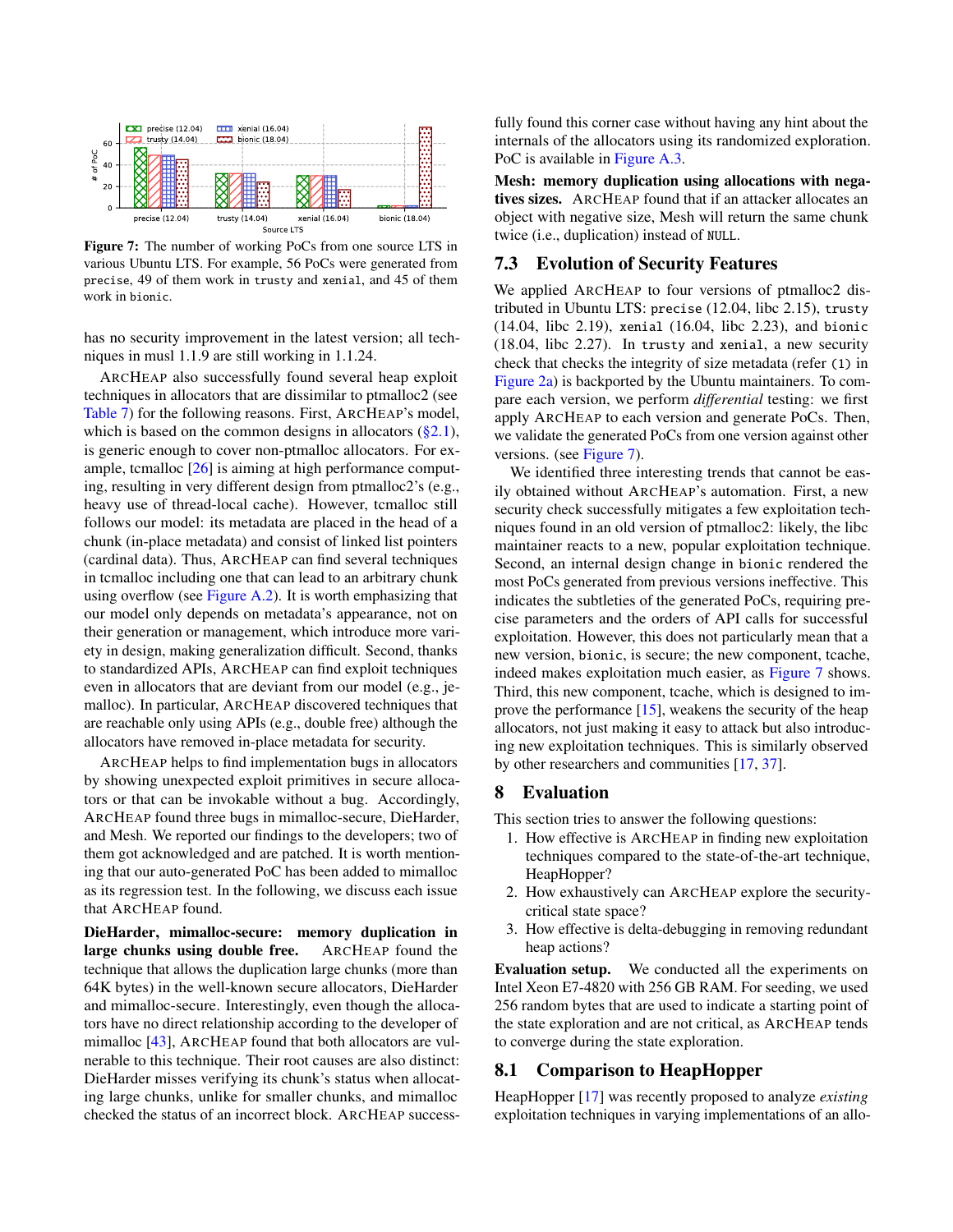<span id="page-11-2"></span>

|               |          |       | Name Bug Impact Chunks # Txn Size |              |             | <b>TxnList (A list of transactions)</b>                            |
|---------------|----------|-------|-----------------------------------|--------------|-------------|--------------------------------------------------------------------|
| FD.           | WF       | AC.   | Fast                              | 8            | 81          | M-M-F-WF-M-M                                                       |
| UU            | $\Omega$ | AW.RW | Small                             | <sub>t</sub> | 128         | $M-M-O1-F$                                                         |
| HS            | AF       | AC.   | Fast                              | 4            | 481         | $AF-M$                                                             |
| PN            | OIN OC   |       | Small                             | 12           |             | 128.256.512} M-M-M-F-O1N-M-M-F-F-M                                 |
| HL            | WF       | AC    | Small                             | 9            | (100, 1000) | M-M-F-M-WF-M-M                                                     |
| <sub>OC</sub> | $\Omega$ | OC.   | Small                             | 8            | 120.248.376 | $M-M-H-O1-M$                                                       |
| UB            | WF       | AW.RW | Small                             |              | 400}        | M-M-F-WF-M                                                         |
| HF.           | $\Omega$ | AC.   | Small                             |              | 56.248.512} | $M-M-O1-F-M$                                                       |
|               |          |       |                                   |              |             | <b># Txn:</b> The number of transactions, $M$ : malloc, $F$ : free |

Table 8: Exploit-specific models for known techniques from HeapHopper. It is worth noting that the results of variants (i.e., techniques have same prerequisites, but different root causes) are identical for ARCHEAP with no specific model (marked with † and ‡ in [Table 9](#page-11-0) and [Table 10\)](#page-12-1) since ARCHEAP neglects the number of transactions (i.e., # Txn).

cator. Because of its goal, HeapHopper emphasizes completeness and verifiability, differentiating its method (i.e., symbolic execution) from ARCHEAP's (i.e., fuzzing). To overcome the state explosion in symbolic execution, HeapHopper tightly encodes the prior knowledge of exploit techniques into its models, e.g., the number of *transactions* (i.e., non-write actions in ARCHEAP), allocation sizes (i.e., guiding the use of specific bins), and even a certain order of transactions. By relying on this model, it could incrementally perform the symbolic execution for all permutations of transactions. Unfortunately, its key idea—guiding the state exploration with detailed models— limits its capability to only its original purpose that validates *known* exploitation techniques, unlike our approach can find *unknown* techniques.

Despite their different purposes, their outputs are equivalent to heap exploitation techniques; therefore, we need to show the orthogonality of ARCHEAP and HeapHopper; neither of them can replace the other. To objectively compare both approaches, we performed three experiments:  $\bigcirc$  finding *unknown* techniques with no exploit-specific model (i.e., applying HeapHopper to ARCHEAP's task), 2 finding *known* techniques with partly specified models (i.e., evaluating the roles of specified models in each approach), and  $\bigcirc$  finding *known* techniques with exploit-specific models (i.e., applying ARCHEAP to HeapHopper's task). In the experiments, we considered variants of exploit techniques<sup>[1](#page-11-1)</sup> as an equal class since both systems cannot distinguish their subtle differences. We ran each experiment three times with a 24-hour timeout for proper statistical comparison [\[40\]](#page-14-30). We used the default option for HeapHopper since it shows the best performance in the following experiments (see  $\S$ A.2).

**1 New techniques.** We first check if HeapHopper's approach can be used to find previously *unknown* exploitation techniques that ARCHEAP found (see, [§7.1\)](#page-8-2). To apply HeapHopper, we provided models that specify all sizes for corresponding bins but limit the number of transactions following our PoCs, as shown in [Table 9.](#page-11-0) Note that, in theory, such relaxation is general enough to discover new techniques given an *infinite* amount of computing resources. In the ex-

<span id="page-11-0"></span>

|                                                                            | <b>O</b> New techniques |     |                        |       |       |                |                |                  |          |            |          |                               |              |  |  |  |
|----------------------------------------------------------------------------|-------------------------|-----|------------------------|-------|-------|----------------|----------------|------------------|----------|------------|----------|-------------------------------|--------------|--|--|--|
|                                                                            |                         |     | Name Bug Impact Chunks | # Txn |       |                |                | ARCHEAP          |          | HeapHopper |          |                               |              |  |  |  |
|                                                                            |                         |     |                        |       | T F O |                |                | $\mu$            | $\sigma$ |            | T F      | - 0                           | $\mu \sigma$ |  |  |  |
| <b>FDO</b>                                                                 | WF                      | AC. | Fast, Large            |       |       |                |                |                  |          |            |          |                               |              |  |  |  |
| <b>UBS</b>                                                                 | WF                      | AC  | Small                  | 6     | ٩ī    | $\Omega$       |                | 0, 20.2m, 5m, 0  |          |            | $\Omega$ | $\mathcal{R}$                 | $\infty$     |  |  |  |
| HUE                                                                        | $\Omega$                | AC  | Small                  | 9     | つき    | $\Omega$       | $\overline{1}$ | $14.4h$ 8.9h 0   |          |            | $\Omega$ | -3                            | $\infty$     |  |  |  |
| OCS                                                                        | OV                      | OC  | Small                  | 9     | 3     | $\Omega$       | $\Omega$       | 17.3s            | $1.2s$ 0 |            | $\Omega$ | 3                             | $\infty$     |  |  |  |
| <b>UDF</b>                                                                 | DF                      | OC  | Small                  | 9     |       | $\Omega$       | $\Omega$       | 19.9s            | $5.2s$ 0 |            | $\Omega$ | 3                             | $\infty$     |  |  |  |
| Found                                                                      |                         |     |                        |       | 11    | $\overline{0}$ | $\overline{1}$ | $\Rightarrow$ #4 |          | 0          |          | $0\ 12 \Rightarrow \text{#0}$ |              |  |  |  |
| <b>T</b> : True positives, <b>F</b> : False positives, <b>O</b> : Timeout, |                         |     |                        |       |       |                |                |                  |          |            |          |                               |              |  |  |  |

 $μ$ : Average time,  $σ$ : Standard deviation of time

Table 9: The number of experiments (at most three) that discover *new* exploitation techniques, the number of found techniques — the number after hash (#) sign, elapsed time, and corresponding models. Briefly, ARCHEAP discovered all four techniques, but HeapHopper failed to. We omitted FDO, which has a superset model of FD; therefore, it becomes indistinguishable to FD (see, [Table 8\)](#page-11-2).

periment, FDO is excluded because its model is a superset of FD; having FDO simply makes ARCHEAP and HeapHopper converge to FD.

HeapHopper fails to identify all *unknown* exploitation primitives with no exploit-specific models (see [Table 9\)](#page-11-0). In fact, it encounters a few fundamental problems of symbolic execution: 1) exponentially growing permutations of transactions and 2) huge search spaces in selecting proper size and orders to trigger exploitation. Although HeapHopper demonstrated a successful state exploration of seven transactions with three size parameters  $(\S7.1 \text{ in } [17])$  $(\S7.1 \text{ in } [17])$  $(\S7.1 \text{ in } [17])$ , the search space required for discovering *new* techniques is much larger, rendering HeapHopper's approach computationally infeasible. On the contrary, ARCHEAP successfully explores the search space using the random strategies, and indeed discovers unknown techniques.

**2** Known techniques with partly specified models. We also evaluate the role of exploit-specific models in both approaches, which are unavailable in finding new techniques. In particular, we evaluated both systems with partial models, namely, the size parameters (+Size) and a sequence of transactions (+TxnList), used in HeapHopper (see, [Table 8\)](#page-11-2). To prevent each system from converging to easy-to-find techniques, we tested each model on top of the baseline heap model (i.e., Bug+Impact+Chunks).

This experiment (i.e.,  $\bigcirc$  in [Table 10\)](#page-12-1) shows that ARCHEAP outperforms HeapHopper with no or partly specified models: ARCHEAP found five more *known* techniques than HeapHopper in both +Size and Bug+Impact+Chunks. Interestingly, ARCHEAP can operate worse with additional information; ARCHEAP found three fewer techniques in +TxnList. Unlike ARCHEAP, exploit-specific models are beneficial to HeapHopper, finding one more techniques when +TxnList is given. This result shows that a precise model plays an essential role in symbolic execution but not in fuzzing. In short, ARCHEAP is particularly preferable when exploring *unknown* search space, (i.e., finding new techniques), where an accurate model is inaccessible.

**3** Known techniques with exploit-specific models When

<span id="page-11-1"></span><sup>&</sup>lt;sup>1</sup>Exploit techniques often have the same prerequisite but different root causes such as UBS and HL.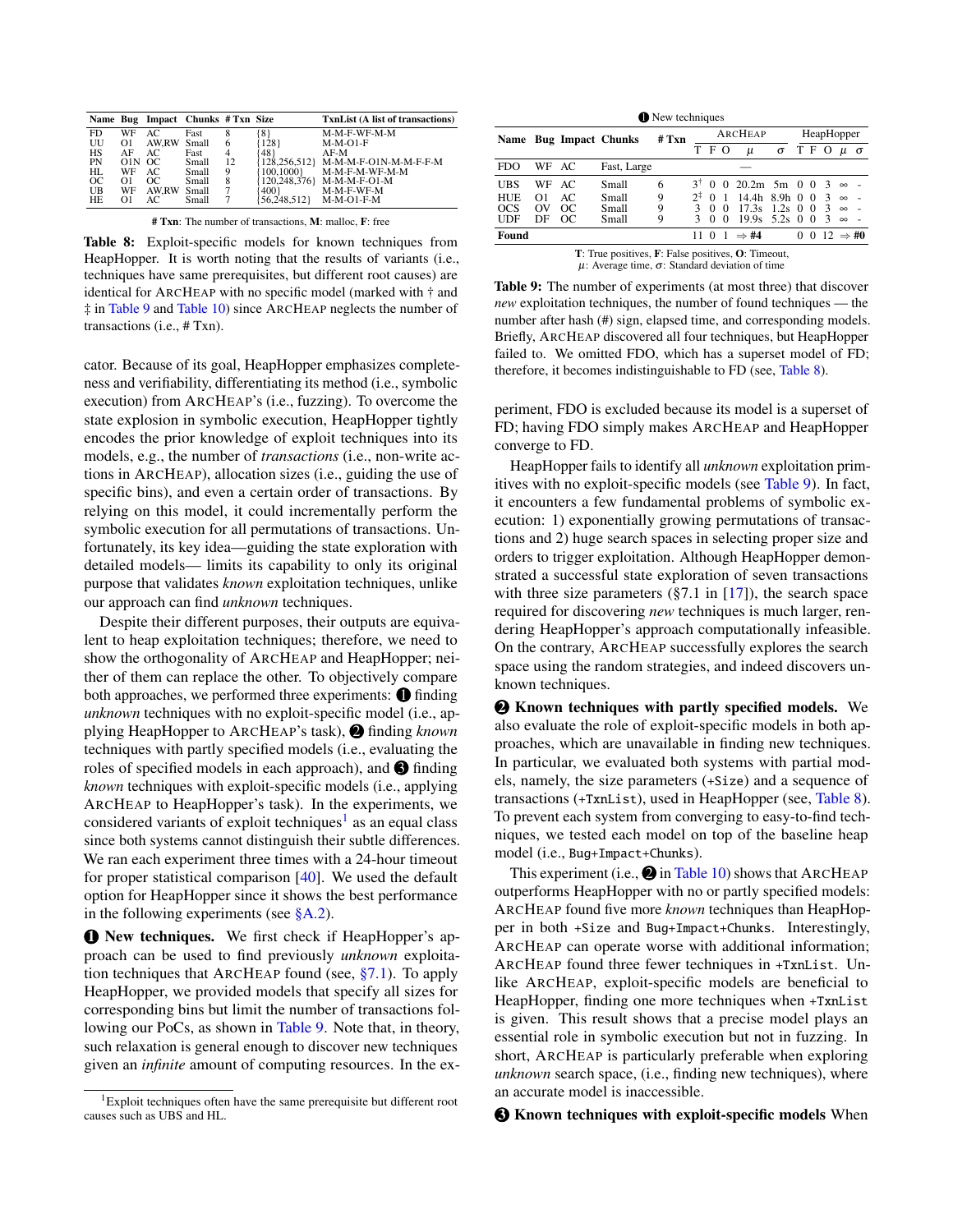<span id="page-12-1"></span>

| Known techniques with partly specified models |  |                         |                   |                   |             |  |                       |          |      | Known techniques with exploit-specific models. |                  |          |                |         |                            |                          |                   |              |                              |          |          |                          |                   |                   |          |                        |                  |                          |    |                      |                                |          |
|-----------------------------------------------|--|-------------------------|-------------------|-------------------|-------------|--|-----------------------|----------|------|------------------------------------------------|------------------|----------|----------------|---------|----------------------------|--------------------------|-------------------|--------------|------------------------------|----------|----------|--------------------------|-------------------|-------------------|----------|------------------------|------------------|--------------------------|----|----------------------|--------------------------------|----------|
|                                               |  |                         |                   | Bug+Impact+Chunks |             |  |                       |          |      |                                                |                  | $+Size$  |                |         |                            |                          | $+TxnList$        |              |                              |          |          |                          |                   |                   |          | +Size, TxnList         |                  |                          |    |                      |                                |          |
| <b>Name</b>                                   |  |                         | ARCHEAP           |                   |             |  | HeapHopper            |          |      |                                                | ARCHEAP          |          |                |         | HeapHopper                 |                          |                   |              | ARCHEAP                      |          |          |                          | HeapHopper        |                   |          |                        | ARCHEAP          |                          |    |                      | HeapHopper                     |          |
|                                               |  | T F O                   |                   | $\sigma$          | T F O       |  | u                     | $\sigma$ | ТF   | $\circ$                                        | $\mu$            | $\sigma$ | ТF             | $\circ$ | u                          | $\sigma$                 |                   | ΓFΟ          | $\mathfrak u$                | $\sigma$ |          | T F O                    | $\mathfrak u$     | $\sigma$          |          | TFO                    | $\mu$            | $\sigma$                 | TЕ | - 0                  |                                | $\sigma$ |
| FD                                            |  |                         | 2.7 <sub>m</sub>  | 1.2m              | 3 O         |  | 3.8 <sub>m</sub>      | 0.3s     |      | 0                                              |                  | 1s.      | - 0            | - ( )   | 3.8 <sub>m</sub>           | 0.9s                     |                   |              | 14.2m                        | .3m      |          | $\bigcirc$               | 10.7 <sub>m</sub> | 2.1 <sub>m</sub>  |          | $\theta$<br>$\theta$   | 10.2m            | `.2m                     |    |                      | $0 \t0 \t23.5s$                | 0.2s     |
| UП                                            |  |                         | 57 9m             | 40.4 <sub>m</sub> | 003         |  | $\infty$              |          |      | $^{\circ}$                                     | .6h              | .1h      | $\Omega$       |         | $\infty$                   |                          | - 0<br>$^{\circ}$ |              | $\infty$                     |          | $^{(1)}$ | 3 O                      | 3.2h              | 26.3m             | $\theta$ | - 03                   | $\infty$         | $\overline{\phantom{a}}$ |    | 030                  | 8.2h                           | 13m      |
| HS                                            |  |                         |                   | 59.               |             |  |                       |          |      | $^{\circ}$                                     | .3m<br>Q         | 6.1m     |                |         |                            |                          |                   |              | $\infty$                     |          |          |                          | 56s               | 0.8s              |          |                        | $\infty$         |                          |    | $\Omega$             | 28.6s                          | 0.2s     |
| PN                                            |  | - 0<br>$\left( \right)$ | $3 \, 3m$         | 24.4s             | 003         |  | $\infty$              |          | 30   |                                                | 16.1m            | 14.9m    | $\Omega$       |         | $\infty$                   |                          | 30                | - ( )        | 1.6h                         | 57m      |          | $0 \t 0 \t 3$            | $\infty$          |                   |          | $^{\circ}$             | 26m              | 2.6m                     |    | $\theta$<br>$\Omega$ | 4.3m                           | 1.6s     |
| HІ                                            |  | $3^{+}$ 0 0             | 20.2 <sub>m</sub> | 5m                | $0 \t0 \t3$ |  | $\infty$              |          | 3 O  |                                                | 2m               | 47.3s    | 00             |         | $\infty$                   |                          |                   |              | 32h                          | 8 5h     |          | 0 0 3                    | $\infty$          |                   |          | 3 0 0                  | 21m              | 9.4 <sub>m</sub>         |    | $\Box$               | 2.2 <sub>m</sub>               | 8.2s     |
| OC                                            |  | $^{\circ}$<br>$\eta$    | $^{\prime}$ . 1 s | 5.9s              | $0 \t0 \t3$ |  | $\infty$              |          |      | $\Omega$                                       | 20s              | 5.3s     | 0 <sub>0</sub> |         | $\infty$                   |                          | $\Omega$          | - ( )        | 6s                           | 4s       |          | $\Omega$<br>- 0          | -1 h              | 33.2 <sub>m</sub> |          | $^{\circ}$<br>$\theta$ | 26.6s            | 34s                      |    | $^{\circ}$ 0         | 3.2m                           | 2s       |
| UB                                            |  |                         | 36.8s             |                   | 0           |  | $\times1.8s$ $\times$ |          |      | $\Omega$                                       | 47s              |          |                |         | Qc                         |                          |                   |              | 24.8s                        | 14.9c    |          | $\theta$<br>$\mathbf{0}$ | 47.6s             | 0.3s              |          | $\mathbf{0}$<br>0      | 12.6s            | 9.5s                     |    | - 0                  | 19.5s                          | 0.7s     |
| <b>HE</b>                                     |  | $2^{3}$ 0               | 14.4h             | 89h               | 0 0 3       |  | $\infty$              |          | 20   |                                                | 9.3 <sub>h</sub> | 10.4h    | 00             |         | $\infty$                   | $\overline{\phantom{a}}$ | 0 <sub>0</sub>    | $\mathbf{R}$ | $\infty$                     |          |          | $0 \t0 \t3$              | $\infty$          |                   |          | $0 \t 0 \t 3$          | $\infty$         | $\blacksquare$           |    |                      | $0 \quad 3 \quad 0 \quad 6.8m$ | 6.4s     |
| <b>Found</b> 23 0                             |  |                         | $\Rightarrow$ #8  |                   | 9 0 15      |  | $\Rightarrow$ #3      |          | 23 0 |                                                | $\Rightarrow$ #8 |          | 90             |         | $15 \Rightarrow \text{#3}$ |                          |                   |              | $14 \t0 \t10 \Rightarrow #5$ |          | 12.3     | - 9                      | $\Rightarrow$ #4  |                   |          | 1509                   | $\Rightarrow$ #5 |                          | 17 |                      | $0 \Rightarrow #6$             |          |

Table 10: The number of discovered *known* exploitation techniques and elapsed time for discovery in ARCHEAP and HeapHopper with various models. In summary, ARCHEAP outperforms HeapHopper with no or partly specified models, e.g., ARCHEAP found five more techniques with no specific model (Bug+Impact+Chunks). Even though HeapHopper found one more technique than ARCHEAP if exploit-specific models are available, it suffers from false positives (marked in gray).

exploit-specific models (+Size, TxnList) are provided, HeapHopper's approach works better: It found one more *known* technique and found four techniques more quickly than ARCHEAP (as illustrated in  $\bigcirc$  in [Table 10\)](#page-12-1). This shows the strength of HeapHopper in validating existing techniques, rendering orthogonality of both tools. We observed one interesting behavior of HeapHopper in this experiment. With more exploit models specified, HeapHopper tends to suffer from false positives because of its internal complexity, as noted in the paper  $[17]$ . Despite its small numbers – dozens in three experiments — this shows incorrectness in HeapHopper, resulting in failures to find UU and UE. We confirmed these false positives with HeapHopper's authors. On the contrary, ARCHEAP's approach does not introduce false positives thanks to its straightforward analysis at runtime.

This experiment also highlights an interesting design decision of ARCHEAP: separating the exploration and reducing phases. With no exploit-specific guidance, ARCHEAP can freely explore the search space for finding heap exploitation techniques, and so increase the probability of satisfying the precondition of certain exploitation techniques. For example, if the sequence of transactions of UU (M-M-O1-F) is enforced, ARCHEAP should craft a fake chunk within a relatively small period (i.e., between four actions) to trigger the exploit; otherwise, ARCHEAP has a higher probability to formulate a fake chunk by executing more, perhaps redundant, actions. However, such redundancy is acceptable in ARCHEAP thanks to our minimization phase that effectively reduces inessential actions from the found exploit.

We also confirmed that ARCHEAP can find all tcacherelated techniques [\[37\]](#page-14-12) and *house-of-force*, which HeapHopper fails to find because of an arbitrary size allocation. ARCHEAP can find these techniques within a few minutes, as they require fewer than five transactions.

## 8.2 Security Check Coverage

To show how exhaustively ARCHEAP explores the securitysensitive part of the state space, we counted the number of security checks in ptmalloc2 executed by ARCHEAP. In 24 hours of exploration, ARCHEAP executed 18 out of 21 security checks of ptmalloc2: it failed to cover C2, C4, and C21 in [Table 11.](#page-12-2) We note that C21 is related to a concurrency

<span id="page-12-2"></span>

| Name                          | Error message                                   | <b>Version Xenial Bionic</b> |  |
|-------------------------------|-------------------------------------------------|------------------------------|--|
| C1                            | corrupted double-linked list                    | 2.3.4                        |  |
|                               | corrupted double-linked list (not small)        | 2.21                         |  |
|                               | $free()$ : corrupted unsorted chunks            | 2.11                         |  |
| C2<br>C3<br>C4                | malloc(): corrupted unsorted chunks 1           | 2.11                         |  |
| C5                            | malloc(): corrupted unsorted chunks 2           | 2.11                         |  |
| C <sub>6</sub>                | malloc(): smallbin double linked list corrupted | 2.11                         |  |
| C7                            | free(): invalid next size (fast)                | 2.3.4                        |  |
|                               | free(): invalid next size (normal)              | 2.3.4                        |  |
| $\frac{\text{C8}}{\text{C9}}$ | $free()$ : invalid size                         | 2.4                          |  |
| C10                           | malloc(): memory corruption                     | 2.3.4                        |  |
| C11                           | double free or corruption (!prev)               | 2.3.4                        |  |
| C12                           | double free or corruption (fasttop)             | 2.3.4                        |  |
| C13                           | double free or corruption (top)                 | 2.3.4                        |  |
| C14                           | double free or corruption (out)                 | 2.3.4                        |  |
| C15                           | malloc(): memory corruption (fast)              | 2.3.4                        |  |
| C16                           | malloc_consolidate(): invalid chunk size        | 2.27                         |  |
| C17                           | break adjusted to free malloc space             | 2.10.1                       |  |
| C18                           | corrupted size vs. prev_size                    | 2.26                         |  |
| C19                           | $free()$ : invalid pointer                      | 2.0.1                        |  |
| C <sub>20</sub>               | munmap chunk(): invalid pointer                 | 2.4                          |  |
| C <sub>21</sub>               | invalid fastbin entry (free)                    | 2.12.1                       |  |

Table 11: Security checks in ptmalloc2 covered by ARCHEAP; an unique identifier for a check, an error message for its failure, and version that the check is first introduced, and covered ones by ARCHEAP in Ubuntu versions.

bug, which is outside of the scope of this work. C2 and C4 require a strict relationship between large chunks (e.g., the sizes of two chunks are not equal but less than the minimum size), which is probably too stringent for any randomizationbased strategies.

## <span id="page-12-0"></span>8.3 Delta-Debugging-Based Minimization

The minimization technique based on delta-debugging is effective in simplifying the generated PoCs for further analysis. It effectively reduces 84.3% of redundant actions from original PoCs (refer to  $\S$ 7.3) and emits small PoCs that contain 26.1 lines on average (see [Table 12\)](#page-13-0). Although our minimization is preliminary (i.e., eliminating one independent action per testing), the final PoC is sufficiently small for manual analysis to understand impacts of the found technique.

## 9 Discussion and Limitations

Completeness. ARCHEAP is fundamentally *incomplete* due to its random nature, so it would not be surprising at all if someone discover other heap exploitation techniques. HeapHopper, on the other hand, is *complete* in terms of *given models*, i.e., exploring all combinations of transactions given the length of transactions. Since their models are incomplete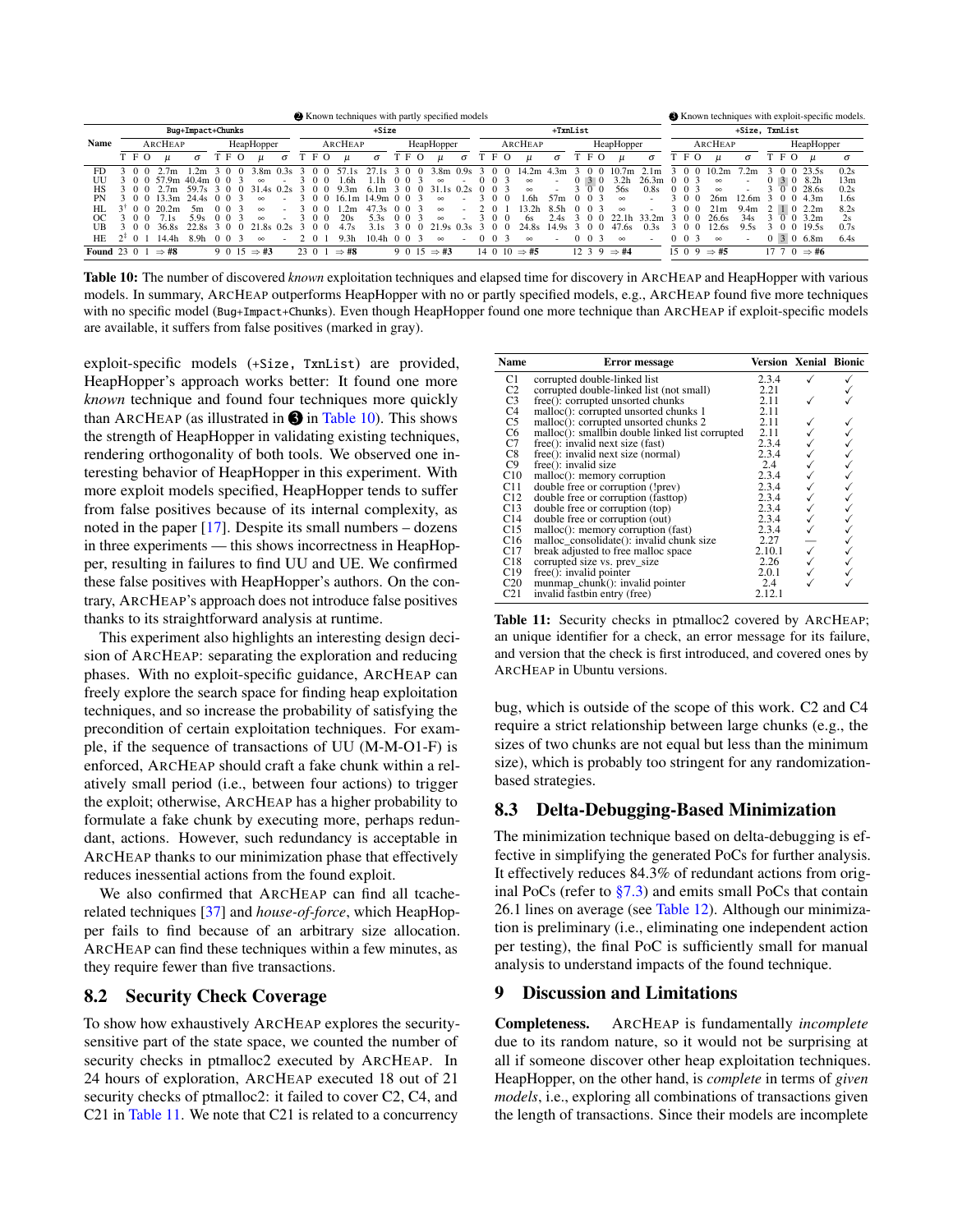<span id="page-13-0"></span>

| <b>Version</b>               |                                 | Raw                      | Minimized                                                                 |                           |  |  |  |
|------------------------------|---------------------------------|--------------------------|---------------------------------------------------------------------------|---------------------------|--|--|--|
|                              | Mean                            | Std. dev                 | Mean                                                                      | Std. dev                  |  |  |  |
| 2.15<br>2.19<br>2.23<br>2.27 | 112.6<br>110.8<br>98.3<br>344.2 | 161<br>145<br>120<br>177 | $25.9(-77.0\%)$<br>$23.3(-79.0\%)$<br>$22.5(-77.1\%)$<br>33 ( $-90.4\%$ ) | 25.3<br>4.6<br>6.2<br>8.8 |  |  |  |
| Average                      | 166.5                           | 150.8                    | $26.2(-84.3%)$                                                            | 11.2.                     |  |  |  |

Table 12: Average and standard derivation of lines of raw and minimized PoCs using delta debugging. It shows that the delta debugging successfully removes 84.3% of redundant actions.

(or often error-prone), proper use of each approach is dependent on the target use cases. For example, if one is looking for a practical solution to find new exploitation techniques, ARCHEAP would be a more preferable platform to start with.

Overfitting to fuzzing strategies. ARCHEAP's approach is quite generic *in practice* even with its specific fuzzing strategies to the common design decisions in  $\S 2.1$ . First, ARCHEAP can explore security issues related to APIs (e.g., double free) without loss of generality because of their standardization (see, [§7.2\)](#page-9-2). Second, ARCHEAP's approach to make random metadata is practically useful thanks to the bipartite design of a real-world allocator. In particular, a performance-focused allocator that places metadata in a chunk (e.g., ptmalloc2) has little motivation to avoid the use of in-place metadata or to violate the cardinal design for its performance. If an allocator is not performance-oriented, it will move its metadata to a dedicated place for better security (e.g., jemalloc). Such a design will make *all methods* to generate metadata useless in finding heap exploitation techniques.

However, ARCHEAP still has a chance to cause overfitting: our fuzzing strategies could be insufficient to examine certain allocators. In this case, one might have to devise own models for proper space reduction to apply ARCHEAP to non-conventional implementation. requiring in-depth understanding of a target allocator. For example, if an allocator uses big-endian encoding for its size, a user should encode this in ARCHEAP's fuzzing strategies.

Scope. Unlike other automatic exploit generation work, ARCHEAP focuses only on finding heap exploit techniques. To make end-to-end exploits, we need to properly combine application contexts, which is currently out-of-scope for this project. Despite many open challenges in realizing fully automated exploit generation, we believe that ARCHEAP can contribute by supplying useful primitives [\[58\]](#page-15-17). Moreover, ARCHEAP focuses only on a user-mode allocator. To extend ARCHEAP to kernel, we need to handle kernel-specific challenges, e.g., non-deterministism and zone-based allocation.

## 10 Related work

Automatic exploit generation (AEG). Automatic discovery of heap exploit techniques is a small step toward AEG's ambitious vision [\[4,](#page-14-27) [10\]](#page-14-31), but it is worth emphasizing its importance and difficulty. Despite several attempts to accomplish fully automated exploit generation [\[4,](#page-14-27) [10,](#page-14-31) [11,](#page-14-28) [33,](#page-14-26) [46,](#page-15-19) [58,](#page-15-17) [60,](#page-15-18) [70\]](#page-15-20), AEG, particularly for heap vulnerabilities, is too sophisticated and difficult even for state-of-the-art cyber systems [\[21,](#page-14-32) [30,](#page-14-33) [62,](#page-15-21) [67\]](#page-15-22). Recently, Repel *et al.* [\[58\]](#page-15-17) propose symbolicexecution-based AEG for heap vulnerabilities, but it only works for much older allocators without security checks (ptmalloc2 version 2.3.3) unlike ARCHEAP (2.23 and 2.27). Heelan *et al.* [\[33,](#page-14-26) [34\]](#page-14-34) demonstrate AEG for heap overflows in interpreters, but specific to scriptable programs. Unlike the prior work, ARCHEAP focuses on finding heap exploitation techniques, which are re-usable across applications, in modern allocators with full security checks.

Fuzzing beyond crashes. There has been a large body of attempts to extend fuzzing to find bugs beyond memory safety [\[29,](#page-14-14) [75\]](#page-15-12). They often use differential testing, which we used for minimization, to find semantic bugs, e.g., compilers [\[73\]](#page-15-23), cryptographic libraries [\[9,](#page-14-35) [53\]](#page-15-24), JVM implementations [\[14\]](#page-14-36) and learning systems [\[51\]](#page-15-25). Recently, Slow-Fuzz [\[54\]](#page-15-26) uses fuzzing to find algorithmic complexity bugs, and IMF [\[69\]](#page-15-27) to spot similar code in binary.

Application-aware fuzzing. Application-aware fuzzing is one of the attempts to reduce the search space of fuzzing. In this regard, there have been attempts to use static and dynamic analysis [\[13,](#page-14-37) [44,](#page-14-38) [52,](#page-15-28) [57\]](#page-15-29), bug descriptions [\[74\]](#page-15-30), and real-world applications [\[12,](#page-14-39) [32,](#page-14-40) [39\]](#page-14-41) to extract target-specific information for fuzzing. Moreover, to reduce the search space for applications that require well-formed inputs, researchers have embedded domain-specific knowledge such as grammar  $[35, 68, 73]$  $[35, 68, 73]$  $[35, 68, 73]$  $[35, 68, 73]$  $[35, 68, 73]$  or structure  $[9, 53]$  $[9, 53]$  $[9, 53]$  in their fuzzing. Similar to these works, ARCHEAP reduces its search space by considering its targets and memory allocators, particularly exploiting their common designs.

## 11 Conclusion

In this paper, we present ARCHEAP, a new approach using fuzzing to automatically discover new heap exploitation techniques. ARCHEAP's two key ideas are to reduce the search space of fuzzing by abstracting the common design of modern heap allocators, and to devise a method to quickly estimate the possibility of heap exploitation. Our evaluation with ptmalloc2 and 10 other allocators shows that ARCHEAP's approach can effectively formulate new exploitation primitives regardless of their underlying implementations.

#### 12 Acknowledgment

We thank the anonymous reviewers for their helpful feedback. This research was supported, in part, by the NSF award CNS-1563848, CNS-1704701, CRI-1629851 and CNS-1749711 ONR under grant N00014-18-1-2662, N00014-15- 1-2162, N00014-17-1-2895, DARPA AIMEE, and ETRI IITP/KEIT[2014-3-00035], and gifts from Facebook, Mozilla, Intel, VMware and Google.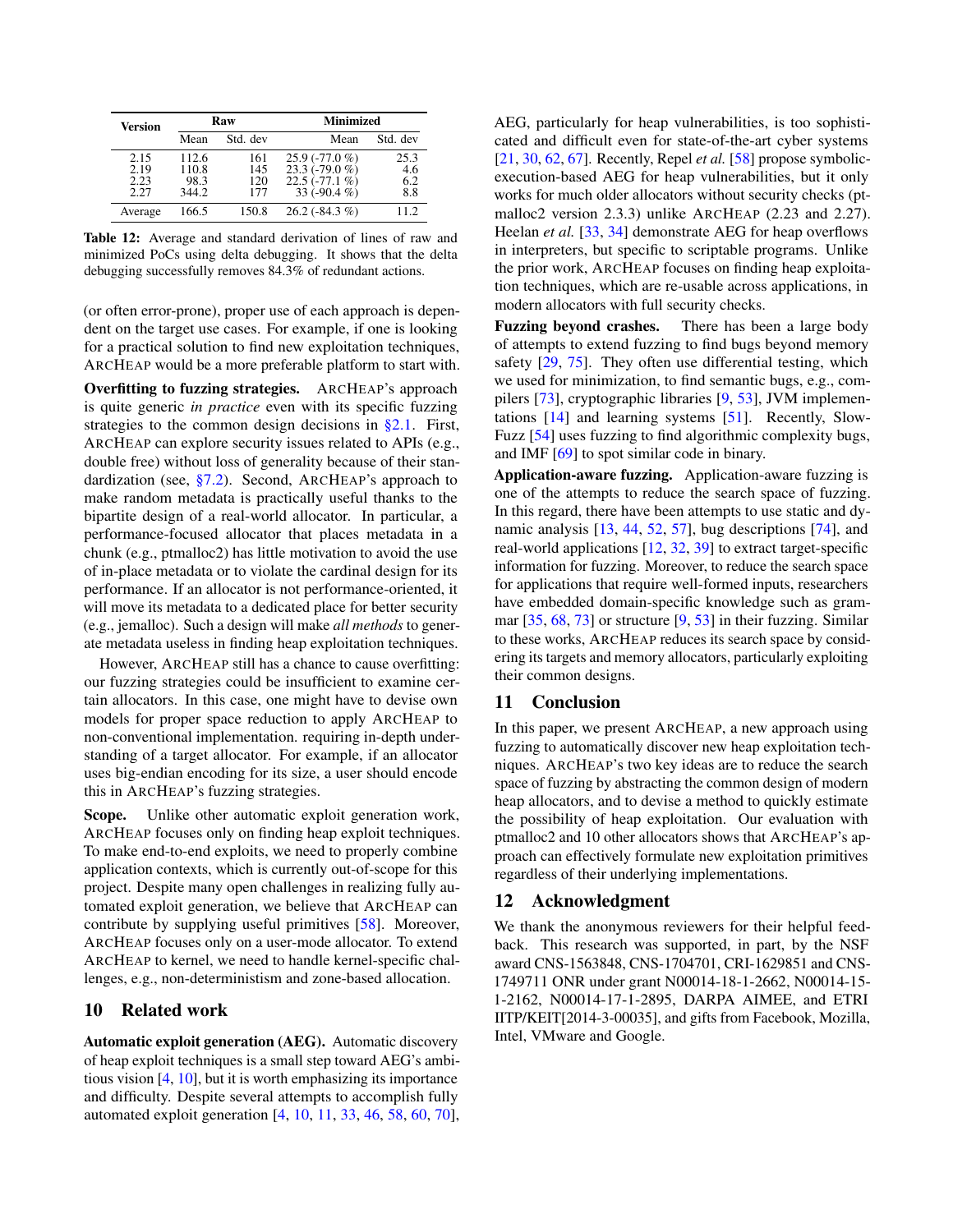#### References

- <span id="page-14-3"></span>[1] anonymous. Once upon a free()... [http://phrack.org/issues/](http://phrack.org/issues/57/9.html) [57/9.html](http://phrack.org/issues/57/9.html), 2001.
- <span id="page-14-1"></span>[2] anonymous. Chrome os exploit: one byte overflow and symlinks. [https://googleprojectzero.blogspot.com/2016/12/](https://googleprojectzero.blogspot.com/2016/12/chrome-os-exploit-one-byte-overflow-and.html) [chrome-os-exploit-one-byte-overflow-and.html](https://googleprojectzero.blogspot.com/2016/12/chrome-os-exploit-one-byte-overflow-and.html), 2016.
- <span id="page-14-23"></span>[3] argp and huku. Pseudomonarchia jemallocum. [http://www.phrack.](http://www.phrack.org/issues/68/10.html) [org/issues/68/10.html](http://www.phrack.org/issues/68/10.html), 2012.
- <span id="page-14-27"></span>[4] T. Avgerinos, S. K. Cha, A. Rebert, E. J. Schwartz, M. Woo, and D. Brumley. AEG: Automatic exploit generation. In *Proceedings of the 18th Annual Network and Distributed System Security Symposium (NDSS)*, San Diego, CA, Feb. 2011.
- <span id="page-14-43"></span>[5] T. Avgerinos, A. Rebert, S. K. Cha, and D. Brumley. Enhancing symbolic execution with veritesting. In *Proceedings of the 36th International Conference on Software Engineering*, pages 1083–1094. ACM, 2014.
- <span id="page-14-2"></span>[6] Awakened. How a double-free bug in WhatsApp turns to RCE. [https://awakened1712.github.io/hacking/hacking](https://awakened1712.github.io/hacking/hacking-whatsapp-gif-rce/)[whatsapp-gif-rce/](https://awakened1712.github.io/hacking/hacking-whatsapp-gif-rce/), 2019.
- <span id="page-14-8"></span>[7] blackngel. Malloc des-maleficarum. [http://phrack.org/issues/](http://phrack.org/issues/66/10.html) [66/10.html](http://phrack.org/issues/66/10.html), 2009.
- <span id="page-14-9"></span>[8] blackngel. The house of lore: Reloaded. [http://phrack.org/](http://phrack.org/issues/67/8.html) [issues/67/8.html](http://phrack.org/issues/67/8.html), 2010.
- <span id="page-14-35"></span>[9] C. Brubaker, S. Jana, B. Ray, S. Khurshid, and V. Shmatikov. Using frankencerts for automated adversarial testing of certificate validation in ssl/tls implementations. In *Proceedings of the 35th IEEE Symposium on Security and Privacy (Oakland)*, San Jose, CA, May 2014.
- <span id="page-14-31"></span>[10] D. Brumley, P. Poosankam, D. Song, and J. Zheng. Automatic patchbased exploit generation is possible: Techniques and implications. In *Proceedings of the 29th IEEE Symposium on Security and Privacy (Oakland)*, Oakland, CA, May 2008.
- <span id="page-14-28"></span>[11] S. K. Cha, T. Avgerinos, A. Rebert, and D. Brumley. Unleashing mayhem on binary code. In *Proceedings of the 33rd IEEE Symposium on Security and Privacy (Oakland)*, San Francisco, CA, May 2012.
- <span id="page-14-39"></span>[12] J. Chen, W. Diao, Q. Zhao, C. Zuo, Z. Lin, X. Wang, W. C. Lau, M. Sun, R. Yang, and K. Zhang. IoTFuzzer: Discovering memory corruptions in IoT through app-based fuzzing. In *Proceedings of the 2018 Annual Network and Distributed System Security Symposium (NDSS)*, San Diego, CA, Feb. 2018.
- <span id="page-14-37"></span>[13] P. Chen and H. Chen. Angora: Efficient fuzzing by principled search. In *Proceedings of the 39th IEEE Symposium on Security and Privacy (Oakland)*, San Francisco, CA, May 2018.
- <span id="page-14-36"></span>[14] Y. Chen, T. Su, C. Sun, Z. Su, and J. Zhao. Coverage-directed differential testing of jvm implementations. In *Proceedings of the 2016 ACM SIGPLAN Conference on Programming Language Design and Implementation (PLDI)*, Santa Barbara, CA, June 2016.
- <span id="page-14-24"></span>[15] D. Delorie. malloc per-thread cache: benchmarks. [https:](https://sourceware.org/ml/libc-alpha/2017-01/msg00452.html) [//sourceware.org/ml/libc-alpha/2017-01/msg00452.html](https://sourceware.org/ml/libc-alpha/2017-01/msg00452.html), 2017.
- <span id="page-14-29"></span>[16] C. Eagle. Re: DARPA CGC recap. [http://seclists.org/](http://seclists.org/dailydave/2017/q2/2) [dailydave/2017/q2/2](http://seclists.org/dailydave/2017/q2/2), 2017.
- <span id="page-14-13"></span>[17] M. Eckert, A. Bianchi, R. Wang, Y. Shoshitaishvili, C. Kruegel, and G. Vigna. HeapHopper: Bringing bounded model checking to heap implementation security. In *Proceedings of the 27th USENIX Security Symposium (Security)*, Baltimore, MD, Aug. 2018.
- <span id="page-14-10"></span>[18] C. Evans and T. Ormandy. The poisoned NUL byte, 2014 edition. [https://googleprojectzero.blogspot.com/2014/08/](https://googleprojectzero.blogspot.com/2014/08/the-poisoned-nul-byte-2014-edition.html) [the-poisoned-nul-byte-2014-edition.html](https://googleprojectzero.blogspot.com/2014/08/the-poisoned-nul-byte-2014-edition.html), 2014.
- <span id="page-14-17"></span>[19] J. Evans. Scalable memory allocation using jemalloc. [https://code.fb.com/core-data/scalable-memory](https://code.fb.com/core-data/scalable-memory-allocation-using-jemalloc/)[allocation-using-jemalloc/](https://code.fb.com/core-data/scalable-memory-allocation-using-jemalloc/), 2011.
- <span id="page-14-6"></span>[20] J. N. Ferguson. Understanding the heap by breaking it. In *Black Hat USA Briefings (Black Hat USA)*, Las Vegas, NV, Aug. 2007.
- <span id="page-14-32"></span>[21] ForAllSecure. Unleashing the Mayhem CRS. [https://](https://forallsecure.com/blog/2016/02/09/unleashing-mayhem/) [forallsecure.com/blog/2016/02/09/unleashing-mayhem/](https://forallsecure.com/blog/2016/02/09/unleashing-mayhem/), 2016.
- <span id="page-14-21"></span>[22] Free Software Foundation. The GNU C library. [https://www.gnu.](https://www.gnu.org/software/libc/) [org/software/libc/](https://www.gnu.org/software/libc/), 1998.
- <span id="page-14-20"></span>[23] Free Software Foundation. MallocInternals - glibc wiki. [https:](https://sourceware.org/glibc/wiki/MallocInternals) [//sourceware.org/glibc/wiki/MallocInternals](https://sourceware.org/glibc/wiki/MallocInternals), 2017.
- <span id="page-14-16"></span>[24] Free Software Foundation. malloc(3) - Linux manual page. [http:](http://man7.org/linux/man-pages/man3/malloc.3.html) [//man7.org/linux/man-pages/man3/malloc.3.html](http://man7.org/linux/man-pages/man3/malloc.3.html), 2017.
- <span id="page-14-5"></span>[25] g463. The use of set\_head to defeat the wilderness. [http://phrack.](http://phrack.org/issues/64/9.html) [org/issues/64/9.html](http://phrack.org/issues/64/9.html), 2007.
- <span id="page-14-18"></span>[26] S. Ghemawat and P. Menage. Tcmalloc: Thread-caching malloc. [http:](http://goog-perftools.sourceforge.net/doc/tcmalloc.html) [//goog-perftools.sourceforge.net/doc/tcmalloc.html](http://goog-perftools.sourceforge.net/doc/tcmalloc.html), 2009.
- <span id="page-14-22"></span>[27] W. Gloger. Wolfram Gloger's malloc homepage. [http://www.](http://www.malloc.de/en/) [malloc.de/en/](http://www.malloc.de/en/), 2006.
- <span id="page-14-11"></span>[28] F. Goichon. Glibc adventures: The forgotten chunk. [https:](https://www.contextis.com/resources/white-papers/glibc-adventures-the-forgotten-chunks) [//www.contextis.com/resources/white-papers/glibc](https://www.contextis.com/resources/white-papers/glibc-adventures-the-forgotten-chunks)[adventures-the-forgotten-chunks](https://www.contextis.com/resources/white-papers/glibc-adventures-the-forgotten-chunks), 2015.
- <span id="page-14-14"></span>[29] Google. syzkaller – linux syscall fuzzer. [https://github.com/](https://github.com/google/syzkaller) [google/syzkaller](https://github.com/google/syzkaller), 2017.
- <span id="page-14-33"></span>[30] GrammaTech. [http://blogs.grammatech.com/the-cyber](http://blogs.grammatech.com/the-cyber-grand-challenge)[grand-challenge](http://blogs.grammatech.com/the-cyber-grand-challenge), 2016.
- <span id="page-14-25"></span>[31] Gzob Qq. ares\_create\_query single byte out of buffer write. [https:](https://c-ares.haxx.se/adv_20160929.html) [//c-ares.haxx.se/adv\\_20160929.html](https://c-ares.haxx.se/adv_20160929.html), 2016.
- <span id="page-14-40"></span>[32] H. Han and S. K. Cha. IMF: Inferred model-based fuzzer. In *Proceedings of the 24th ACM Conference on Computer and Communications Security (CCS)*, Dallas, TX, Oct.–Nov. 2017.
- <span id="page-14-26"></span>[33] S. Heelan, T. Melham, and D. Kroening. Automatic heap layout manipulation for exploitation. In *Proceedings of the 27th USENIX Security Symposium (Security)*, Baltimore, MD, Aug. 2018.
- <span id="page-14-34"></span>[34] S. Heelan, T. Melham, and D. Kroening. Gollum: Modular and greybox exploit generation for heap overflows in interpreters. In *Proceedings of the 26th ACM Conference on Computer and Communications Security (CCS)*, London, UK, Nov. 2019.
- <span id="page-14-42"></span>[35] C. Holler, K. Herzig, and A. Zeller. Fuzzing with code fragments. In *Proceedings of the 21st USENIX Security Symposium (Security)*, Bellevue, WA, Aug. 2012.
- <span id="page-14-7"></span>[36] huku. Yet another free() exploitation technique. [http://phrack.](http://phrack.org/issues/66/6.html) [org/issues/66/6.html](http://phrack.org/issues/66/6.html), 2009.
- <span id="page-14-12"></span>[37] K. Istvan. ptmalloc fanzine. [http://tukan.farm/2016/07/26/](http://tukan.farm/2016/07/26/ptmalloc-fanzine/) [ptmalloc-fanzine/](http://tukan.farm/2016/07/26/ptmalloc-fanzine/), 2016.
- <span id="page-14-4"></span>[38] jp. Advanced Doug lea's malloc exploits. [http://phrack.org/](http://phrack.org/issues/61/6.html) [issues/61/6.html](http://phrack.org/issues/61/6.html), 2003.
- <span id="page-14-41"></span>[39] S. Y. Kim, S. Lee, I. Yun, W. Xu, B. Lee, Y. Yun, and T. Kim. CAB-Fuzz: Practical Concolic Testing Techniques for COTS Operating Systems. In *Proceedings of the 2017 USENIX Annual Technical Conference (ATC)*, Santa Clara, CA, July 2017.
- <span id="page-14-30"></span>[40] G. Klees, A. Ruef, B. Cooper, S. Wei, and M. Hicks. Evaluating fuzz testing. In *Proceedings of the 25th ACM Conference on Computer and Communications Security (CCS)*, Toronto, ON, Canada, Oct. 2018.
- <span id="page-14-15"></span>[41] D. Lea and W. Gloger. A memory allocator, 1996.
- <span id="page-14-0"></span>[42] B. Lee, C. Song, Y. Jang, T. Wang, T. Kim, L. Lu, and W. Lee. Preventing use-after-free with dangling pointers nullification. In *Proceedings of the 2015 Annual Network and Distributed System Security Symposium (NDSS)*, San Diego, CA, Feb. 2015.
- <span id="page-14-19"></span>[43] D. Leijen. mimalloc. [https://github.com/microsoft/](https://github.com/microsoft/mimalloc) [mimalloc](https://github.com/microsoft/mimalloc), 2019.
- <span id="page-14-38"></span>[44] Y. Li, B. Chen, M. Chandramohan, S.-W. Lin, Y. Liu, and A. Tiu. Steelix: program-state based binary fuzzing. In *Proceedings of the 11th Joint Meeting of the European Software Engineering Conference (ESEC) and the ACM SIGSOFT Symposium on the Foundations of*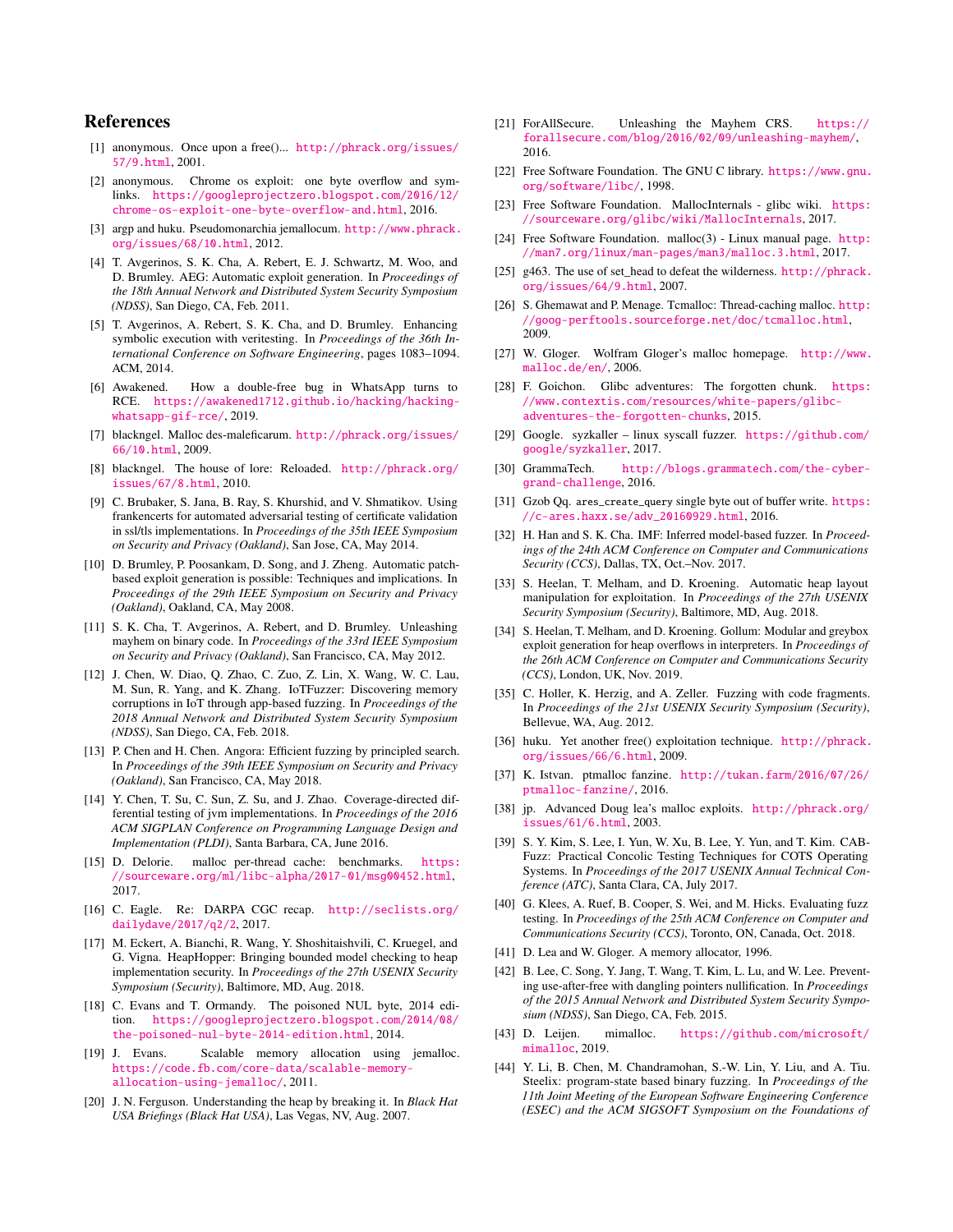*Software Engineering (FSE)*, Paderborn, Germany, Aug. 2018.

- <span id="page-15-15"></span>[45] LLVM Project. Scudo hardened allocator. [https://llvm.org/docs/](https://llvm.org/docs/ScudoHardenedAllocator.html) [ScudoHardenedAllocator.html](https://llvm.org/docs/ScudoHardenedAllocator.html), 2019.
- <span id="page-15-19"></span>[46] K. Lu, M.-T. Walter, D. Pfaff, S. Nürnberger, W. Lee, and M. Backes. Unleashing use-before-initialization vulnerabilities in the linux kernel using targeted stack spraying. In *Proceedings of the 2017 Annual Network and Distributed System Security Symposium (NDSS)*, San Diego, CA, Feb.–Mar. 2017.
- <span id="page-15-6"></span>[47] Meh. Exim off-by-one RCE: Exploiting CVE-2018-6789 with fully mitigations bypassing. [https://devco.re/blog/2018/03/06/exim](https://devco.re/blog/2018/03/06/exim-off-by-one-RCE-exploiting-CVE-2018-6789-en/)[off-by-one-RCE-exploiting-CVE-2018-6789-en/](https://devco.re/blog/2018/03/06/exim-off-by-one-RCE-exploiting-CVE-2018-6789-en/), 2019.
- <span id="page-15-3"></span>[48] M. Miller. A snapshot of vulnerability root cause trends for Micrsoft Remote Code Execution (RCE) CVEs, 2006 through 2017. [https://](https://twitter.com/epakskape/status/984481101937651713) [twitter.com/epakskape/status/984481101937651713](https://twitter.com/epakskape/status/984481101937651713), 2018.
- <span id="page-15-11"></span>[49] G. Novark and E. D. Berger. Dieharder: securing the heap. In *Proceedings of the 17th ACM Conference on Computer and Communications Security (CCS)*, Chicago, IL, Oct. 2010.
- <span id="page-15-5"></span>[50] Offensive Security. Exploit database - exploits for penetration testers, researchers, and ethical hackers. <https://www.exploit-db.com/>, 2009.
- <span id="page-15-25"></span>[51] K. Pei, Y. Cao, J. Yang, and S. Jana. Deepxplore: Automated whitebox testing of deep learning systems. In *Proceedings of the 26th ACM Symposium on Operating Systems Principles (SOSP)*, Shanghai, China, Oct. 2017.
- <span id="page-15-28"></span>[52] H. Peng, Y. Shoshitaishvili, and M. Payer. T-fuzz: fuzzing by program transformation. In *Proceedings of the 39th IEEE Symposium on Security and Privacy (Oakland)*, San Francisco, CA, May 2018.
- <span id="page-15-24"></span>[53] T. Petsios, A. Tang, S. Stolfo, A. D. Keromytis, and S. Jana. Nezha: Efficient domain-independent differential testing. In *Proceedings of the 38th IEEE Symposium on Security and Privacy (Oakland)*, San Jose, CA, May 2017.
- <span id="page-15-26"></span>[54] T. Petsios, J. Zhao, A. D. Keromytis, and S. Jana. Slowfuzz: Automated domain-independent detection of algorithmic complexity vulnerabilities. In *Proceedings of the 24th ACM Conference on Computer and Communications Security (CCS)*, Dallas, TX, Oct.–Nov. 2017.
- <span id="page-15-8"></span>[55] P. Phantasmagoria. Exploiting the wilderness. [http://seclists.](http://seclists.org/vuln-dev/2004/Feb/25) [org/vuln-dev/2004/Feb/25](http://seclists.org/vuln-dev/2004/Feb/25), 2004.
- <span id="page-15-14"></span>[56] B. Powers, D. Tench, E. D. Berger, and A. McGregor. Mesh: Compacting memory management for C/C++ applications. In *Proceedings of the 2019 ACM SIGPLAN Conference on Programming Language Design and Implementation (PLDI)*, Phoenix, AZ, June 2019.
- <span id="page-15-29"></span>[57] S. Rawat, V. Jain, A. Kumar, L. Cojocar, C. Giuffrida, and H. Bos. Vuzzer: Application-aware evolutionary fuzzing. In *Proceedings of the 2017 Annual Network and Distributed System Security Symposium (NDSS)*, San Diego, CA, Feb.–Mar. 2017.
- <span id="page-15-17"></span>[58] D. Repel, J. Kinder, and L. Cavallaro. Modular synthesis of heap exploits. In *Proceedings of the ACM SIGSAC Workshop on Programming Languages and Analysis for Security*, Dallas, TX, Oct. 2017.
- <span id="page-15-16"></span>[59] Rich Felker. musl libc. <https://www.musl-libc.org/>, 2011.
- <span id="page-15-18"></span>[60] E. J. Schwartz, T. Avgerinos, and D. Brumley. Q: Exploit hardening made easy. In *Proceedings of the 20th USENIX Security Symposium (Security)*, San Francisco, CA, Aug. 2011.
- <span id="page-15-4"></span>[61] shellphish. how2heap: A repository for learning various heap exploitation techniques. <https://github.com/shellphish/how2heap>, 2016.
- <span id="page-15-21"></span>[62] Shellphish. DARPA CGC – shellphish. [http://shellphish.net/](http://shellphish.net/cgc/) [cgc/](http://shellphish.net/cgc/), 2016.
- <span id="page-15-32"></span>[63] Y. Shoshitaishvili, R. Wang, C. Salls, N. Stephens, M. Polino, A. Dutcher, J. Grosen, S. Feng, C. Hauser, C. Kruegel, and G. Vigna. SoK: (State of) The Art of War: Offensive Techniques in Binary Analysis. In *IEEE Symposium on Security and Privacy*, 2016.
- <span id="page-15-0"></span>[64] S. Silvestro, H. Liu, C. Crosser, Z. Lin, and T. Liu. Freeguard: A faster secure heap allocator. In *Proceedings of the 24th ACM Conference on*

*Computer and Communications Security (CCS)*, Dallas, TX, Oct.–Nov. 2017.

- <span id="page-15-1"></span>[65] S. Silvestro, H. Liu, T. Liu, Z. Lin, and T. Liu. Guarder: A tunable secure allocator. In *Proceedings of the 27th USENIX Security Symposium (Security)*, Baltimore, MD, Aug. 2018.
- <span id="page-15-10"></span>[66] st4g3r. House of einherjar - yet another heap exploitation technique on GLIBC. [https://github.com/st4g3r/House-of-Einherjar-](https://github.com/st4g3r/House-of-Einherjar-CB2016)[CB2016](https://github.com/st4g3r/House-of-Einherjar-CB2016), 2016.
- <span id="page-15-22"></span>[67] Trail of Bits. How we faired in the Cyber Grand Challenge. [https://blog.trailofbits.com/2015/07/15/how-we](https://blog.trailofbits.com/2015/07/15/how-we-fared-in-the-cyber-grand-challenge/)[fared-in-the-cyber-grand-challenge/](https://blog.trailofbits.com/2015/07/15/how-we-fared-in-the-cyber-grand-challenge/), 2015.
- <span id="page-15-31"></span>[68] J. Wang, B. Chen, L. Wei, and Y. Liu. Skyfire: Data-driven seed generation for fuzzing. In *Proceedings of the 38th IEEE Symposium on Security and Privacy (Oakland)*, San Jose, CA, May 2017.
- <span id="page-15-27"></span>[69] S. Wang and D. Wu. In-memory fuzzing for binary code similarity analysis. In *Proceedings of the 32nd IEEE/ACM International Conference on Automated Software Engineering (ASE)*, Urbana-Champaign, IL, Oct.–Nov. 2017.
- <span id="page-15-20"></span>[70] Y. Wang, C. Zhang, X. Xiang, Z. Zhao, W. Li, X. Gong, B. Liu, K. Chen, and W. Zou. Revery: From proof-of-concept to exploitable. In *Proceedings of the 25th ACM Conference on Computer and Communications Security (CCS)*, Toronto, ON, Canada, Oct. 2018.
- <span id="page-15-2"></span>[71] D. Weston and M. Miller. Windows 10 mitigation improvements. In *Black Hat USA Briefings (Black Hat USA)*, Las Vegas, NV, Aug. 2016.
- <span id="page-15-9"></span>[72] T. Xie, Y. Zhang, J. Li, H. Liu, and D. Gu. New exploit methods against ptmalloc of glibc. In *Trustcom/BigDataSE/ISPA, 2016 IEEE*, pages 646–653. IEEE, 2016.
- <span id="page-15-23"></span>[73] X. Yang, Y. Chen, E. Eide, and J. Regehr. Finding and understanding bugs in c compilers. In *Proceedings of the 2011 ACM SIGPLAN Conference on Programming Language Design and Implementation (PLDI)*, San Jose, CA, June 2011.
- <span id="page-15-30"></span>[74] W. You, P. Zong, K. Chen, X. Wang, X. Liao, P. Bian, and B. Liang. SemFuzz: Semantics-based automatic generation of proof-of-concept exploits. In *Proceedings of the 24th ACM Conference on Computer and Communications Security (CCS)*, Dallas, TX, Oct.–Nov. 2017.
- <span id="page-15-12"></span>[75] M. Zalewski. american fuzzy lop. [http://lcamtuf.coredump.cx/](http://lcamtuf.coredump.cx/afl/) [afl/](http://lcamtuf.coredump.cx/afl/), 2014.
- <span id="page-15-13"></span>[76] A. Zeller. Yesterday, my program worked. today, it does not. why? In *Proceedings of the 7th European Software Engineering Conference (ESEC) / 7th ACM SIGSOFT Symposium on the Foundations of Software Engineering (FSE)*, Toulouse, France, Sept. 1999.
- <span id="page-15-7"></span>[77] H. Zhao, Y. Zhang, K. Yang, and T. Kim. Breaking turtles all the way down: An exploitation chain to break out of vmware esxi. In *Proceedings of the 13th USENIX Workshop on Offensive Technologies (WOOT)*, Santa Clara, CA, USA, Aug. 2019.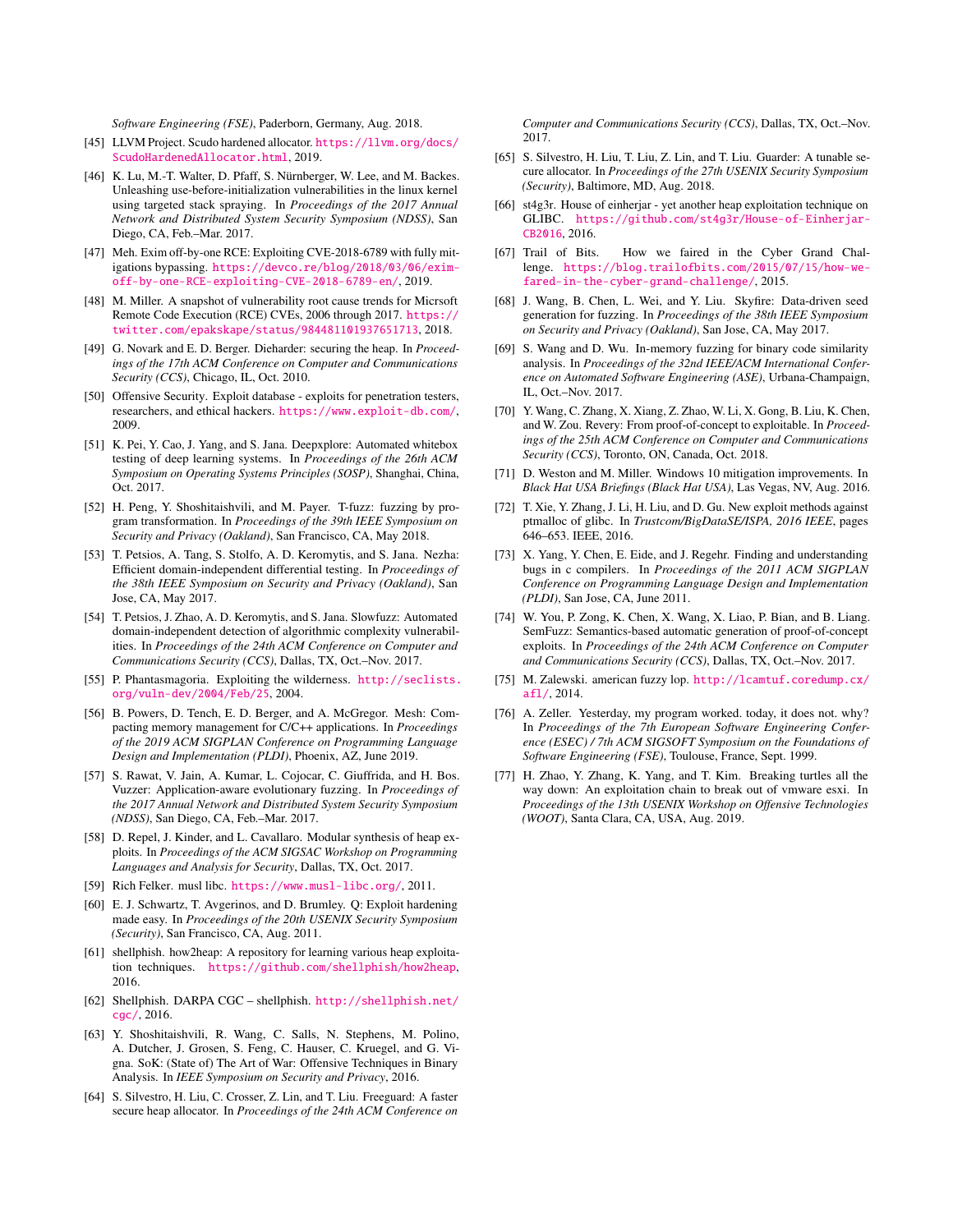# <span id="page-16-5"></span><span id="page-16-0"></span>A Appendix

| <b>Challenge</b>   | <b>Impacts of exploitation</b> |    |    |    |  |  |  |
|--------------------|--------------------------------|----|----|----|--|--|--|
|                    | OC.                            | OС | RW | AW |  |  |  |
| <b>CROMU 00003</b> |                                |    |    |    |  |  |  |
| <b>CROMU 00004</b> |                                |    |    |    |  |  |  |
| <b>KPRCA 00002</b> |                                |    |    |    |  |  |  |
| <b>KPRCA 00007</b> |                                |    |    |    |  |  |  |
| <b>NRFIN 00007</b> |                                |    |    |    |  |  |  |
| <b>NRFIN 00014</b> |                                |    |    |    |  |  |  |
| <b>NRFIN 00024</b> |                                |    |    |    |  |  |  |
| <b>NRFIN 00027</b> |                                |    |    |    |  |  |  |
| <b>NRFIN 00032</b> |                                |    |    |    |  |  |  |

Table 13: Exploitation techniques found by ARCHEAP in custom allocators of CGC. Except for NRFIN\_00007 that implements the page heap, ARCHEAP successfully found exploitation techniques in the custom allocators.

## <span id="page-16-1"></span>A.1 Security of Custom Allocators

To further evaluate the generality of ARCHEAP, we applied ARCHEAP to all custom heap allocators implemented for the DARPA CGC competition since many challenges share the implementation, we selected *nine* unique ones for our evaluation (see, [Table 13\)](#page-16-5). We implemented a missing API, (i.e., malloc\_usable\_size()) to get the size of allocated objects and ran the experiment for 24 hours for each heap allocator. Similar to the previous one, no specific model is provided.

ARCHEAP found exploitation primitives for all of the tested allocators, except for NRFIN\_00007, which implements page heap.Such allocator looks secure in terms of metadata corruption, but it is impractical due to its memory overheads causing internal fragmentation. During this evaluation, we found two interesting results. First, ARCHEAP found exploitation techniques for NRFIN\_00032, which has a heap cookie to overflows. Although this cookiebased protection is not bypassable via heap metadata corruption, ARCHEAP found that the implementation is vulnerable to an integer overflow and could craft two overlapping chunks without corrupting the heap cookie. Second, ARCHEAP found the incorrect implementation of the allocator in CROMU\_00004, which returns a chunk that is free *or* its size is larger than the request. ARCHEAP successfully crafted a PoC code resulting in overlapping chunks by allocating a smaller chunk than the previous allocation. This experiment indicates that our common heap designs are indeed universal even for in modern and custom heap allocators  $(\S2.1)$ .

## <span id="page-16-4"></span>A.2 Search Heuristics in HeapHopper

We also evaluated all search heuristics [\[63\]](#page-15-32) supported by HeapHopper, which can be applied without exploit-specific information; for example, we exclude the strategy called ManualMergepoint, which requires an address in a binary to merge states. As a result, we collected five search heuristics: *DFS*, which is the default mode of HeapHopper; *Concretizer*, which aggressively concretizes symbolic values to reduce the number of paths; *Unique*, which selects states according to their uniqueness for better coverage; *Stochastic*, which randomly selects the next states to explore; and *Veritesting* [\[5\]](#page-14-43), which merges states to suppress path explosion combining static and dynamic symbolic execution.

Unfortunately, as shown in [Table 14,](#page-16-6) none of them was helpful in our evaluation; the default mode (DFS) shows the best performance. First, these heuristics only help to mitigate, but cannot solve the fundamental problems of HeapHopper: path explosion and exponential growing combinations of transactions. More seriously, they cannot exploit a concrete model from HeapHopper to alleviate the aforementioned issues unlike DFS. This explains DFS's best performance and Stochastic's worst performance. Veritesting failed due to its incorrect handling of undefined behaviors (e.g., NULL dereference) in merged states, which are common in our task assuming memory corruptions.

<span id="page-16-6"></span>

|                      | <b>New Techniques</b> |            |            | Old Techniques (Bug+Impact+Chunks) |                   |          |                   |          |          |          |          |          |
|----------------------|-----------------------|------------|------------|------------------------------------|-------------------|----------|-------------------|----------|----------|----------|----------|----------|
|                      | UBS                   | <b>HUE</b> | <b>UDF</b> | OCS                                | F <sub>D</sub>    | UП       | HS                | PN       | HL       | OС       | UB       | HE       |
| <b>DFS</b> (Default) | $\infty$              | $\infty$   | $\infty$   | $\infty$                           | 3.8 <sub>m</sub>  | $\infty$ | 31.4s             | $\infty$ | $\infty$ | $\infty$ | 21.8s    | $\infty$ |
| Concretizer          | $\infty$              | $\infty$   | $\infty$   | $\infty$                           | 2.90 <sub>h</sub> | $\infty$ | 1.96 <sub>m</sub> | $\infty$ | $\infty$ | $\infty$ | 5.25 m   | $\infty$ |
| <b>Stochastic</b>    | $\infty$              | $\infty$   | $\infty$   | $\infty$                           | $\infty$          | $\infty$ | $\infty$          | $\infty$ | $\infty$ | $\infty$ | $\infty$ | $\infty$ |
| Unique               | $\infty$              | $\infty$   | $\infty$   | $\infty$                           | 2.91h             | $\infty$ | 2.02 m            | $\infty$ | $\infty$ | $\infty$ | 51.91 s  | $\infty$ |
| Veritesting          | $\infty$              | $\infty$   | $\infty$   | $\infty$                           | $\infty$          | $\infty$ | $\infty$          | $\infty$ | $\infty$ | $\infty$ | $\infty$ | $\infty$ |

Table 14: Results of [§8.1](#page-10-1) with various search heuristics supported by HeapHopper

```
1 // [PRE-CONDITION]
     // fsz: fast bin size<br>// sz: non-fast-bin s
           sz: non-fast-bin size
 4 // lsz: size larger than page (> 4096)
5 // xlsz: very large size that cannot be allocated
     6 // [BUG] buffer overflow
     7 // [POST-CONDITION]
     // malloc(sz) == dst
9 void* p0 = \text{malloc}(sz);
10 \text{void}^* p1 = malloc(xlsz);
11 void* p2 = \text{malloc}(lsz);
12 void* p3 = \text{malloc}(sz);13
14 // [BUG] overflowing p3 to overwrite top chunk
15 struct malloc_chunk *tc = raw_to_chunk(p3 + chunk_size(sz));<br>
tc->size = 0;
     tc \rightarrow size = 0;
17
18 void* p4 = \text{malloc}(fsz);
19 void* p5 = \text{malloc}(dst - p4 - chunk\_size(fsz) \setminus20 - offsetof(struct malloc_chunk, fd));
```
 $21$  assert(dst == malloc(sz));

Figure A.1: An exploitation technique for dlmalloc-2.8.6 returning an arbitrary chunk using overflow bug that was found by ARCHEAP.

```
// [PRE-CONDITION]
           sz : any size
     3 // [BUG] buffer overflow
     // [POST-COMDITION]<br>// malloc(sz) ==
          malloc(sz) == dst\text{void* } p = \text{malloc}(sz);// [BUG] overflowing p
     // tcmalloc has a next chunk address at the end of a chunk
     *(void**)(p + malloc_usable_size(p)) = dst;10
11 // this malloc changes a next chunk address into dst
12 malloc(sz);
13
```

```
assert(malloc(sz) == dst);
```
Figure A.2: An exploitation technique for tcmalloc returning an arbitrary address that was found by ARCHEAP.

```
// [PRE-CONDITION]
      1/2 lsz : large size (> 64 KB)
             3 // xlsz: more large size (>= lsz + 4KB)
      // [BUG] double free
      5 // [POST-CONDITION]
            p2 == \text{malloc}(1sz);
     \overrightarrow{\text{void}}^* \overrightarrow{\text{p0}} = \text{malloc}(lsz);free(p0);\text{void}^* p1 = malloc(xlsz):
10
11 // [BUG] free 'p0' again
12 free(p0);
13
14 void* p2 = \text{malloc}(lsz);
15 free(p1);
16
```
17  $assert(p2 == malloc(lsz));$ 

Figure A.3: An exploitation technique for DieHarder and mimallocsecure triggering double free that was found by ARCHEAP.